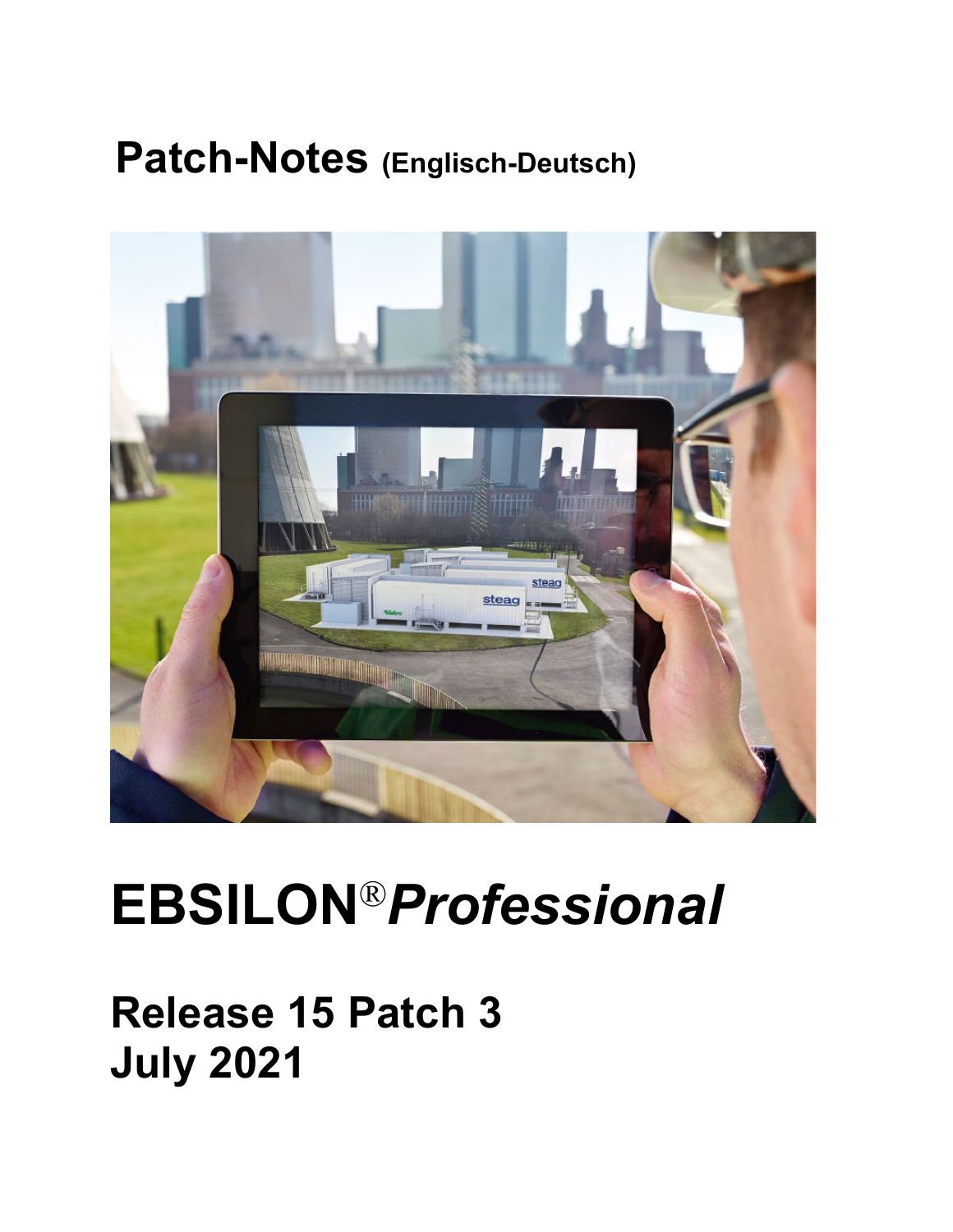### **EBSILON®Professional Patch-History**

#### **EBSILON®Professional Version 15.00 Patch-History**

#### **Legend**

- **[+]** Added feature
- **[\*]** Improved/changed feature
- **[-]** Bug fixed
- **[x]** Breaking change

#### **Version 15.03 (Patch 3)**

[-] Component 1 (boundary value) and 33 (start value): The specification of the speed F on a mechanical shaft was accidentally rounded to a whole number (in 1/min). Fixed.

[\*] Component 2 (throttle) and 13 (pipeline): If the component is to be designed with a mass flow close to 0, there is now always a warning.

[\*] Component 2 (throttle) and 13 (pipeline): For the convergence tuning parameter DPDPNMAX there is now also an option 'no limitation'. In addition, there is now always a warning if the pressure loss has been limited by this parameter.

[-] Component 7 (condenser): In mode FSPECPD = -1, a pressure specification on the steam inlet is used as the start value in off-design. If two pressure measuring points were accidentally placed on the line, no overdetermination was reported in the design case. Fixed.

[-] Component 22 (combustion chamber): In mode FSPECP = 1 (constant pressure loss) the pressure loss was always set to 0. Fixed.

[-] Component 23: fixed direction of port 6 when importing from earlier versions

[\*] Component 24 (compressor): Until now, it was more beneficial for convergence to specify the temperature at the inlet and calculate it at the outlet. An equally good convergence behavior can now be achieved by specifying the outlet temperature and calculating the inlet temperature.

[\*] Component 33 now has the default option to NOT set the composition on the pipe. (Component 1 by default still sets the composition.)

[+] Component 45 (value indicator):FTYP=92: Prandtl number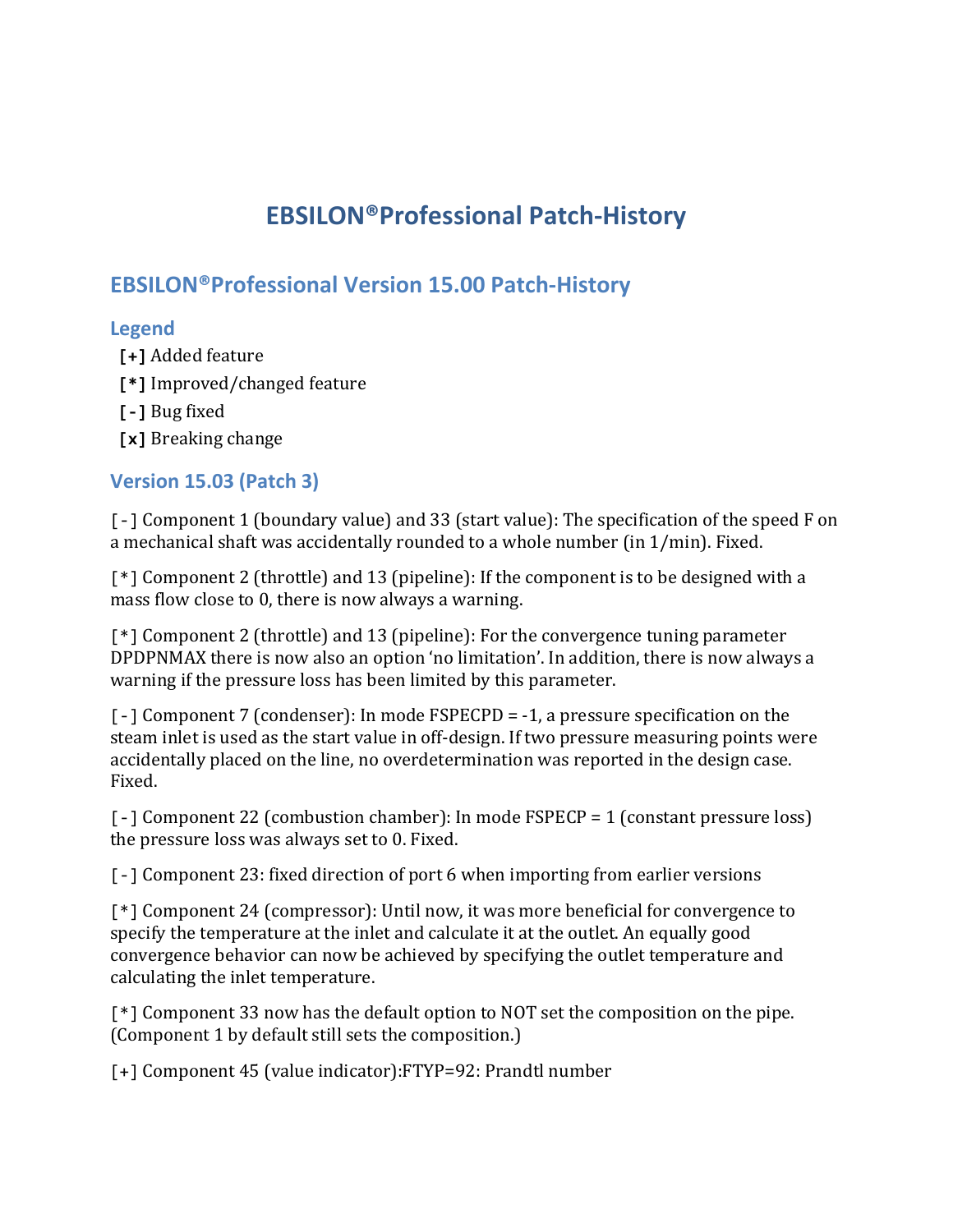[-] Component 52 (separator): If there was H2OB in the inlet line that was separated onto a water-type line, in some cases the calorific value of line 2 and the heat demand DQ were not calculated correctly. Fixed.

[+] Components 53 (saturizer) and 54 (drain): You can now switch between air and flue gas at the outlet if air or flue gas enters. Previously, the same fluid had to be at the outlet as at the inlet.

[+] Component 82 (fuel cell): As fuel (pin 4) it is now possible to use the stream type gas instead of raw gas.

[+] Component 82 (fuel cell): On both outlets (pin 3 and 4) it is now possible to use the stream types air, fluegas, raw gas or gas.

[-] Component 82 (fuel cell): In certain cases the table difference was not calculated correctly. This can result in changes in the anode outlet temperature.

[-] Component 119 (Indirect storage): For 2D-Grid with Crank-Nicolson-Algorithm and FINIT=1 (first run) mode an error in the storage wall temperature field was fixed. The existing models might require adjustments in sub-time step settings (FTSTEPS, TISTEP) if calculation errors occur.

[\*] Component 119 (Indirect storage): For FALG="Model using combined numerical and analytical methods" an improvement in calculation was introduced for the case that the specification value LAMADJ deviates from 1.0.

[+] Component 119 (Indirect storage): For the kernel expression EALPHI (heat transfer coefficient between the fluid and the storage wall) now it is possible to use the values of the wall (T\_WALL) and the fluid (T\_FLUID) temperatures as arguments. This can be necessary while computing the radiation heat transfer

[+] Component 134 (equilibrium reactor): At the outlet it is now possible to use the stream types air or raw gas as well.

[-] Component 134 (Equilibrium Reactor): In mode CALCMODE = 1, the difference between a manual set heating value and the calculated one was applied twice, which lead to wrong outlet temperatures and different outlet composition, when the manual set heating value and the calculated heating values differed. Fixed.

[\*] Limitation of the solution: So far, only the limits from the model settings were taken into account. Now material table boundaries are also observed for pressures and enthalpies in order to improve the convergence behavior. If, in individual cases, the boundary should be exceeded, this can be indicated by component 147 (limiter) on the corresponding stream.

[-] In error messages about balance violations, both the absolute and the relative size of the violation are now specified. In addition, the query criteria have been tightened so that warning messages are more likely to appear.

[\*] For the pressures and enthalpies calculated in the iteration step, not only the limits from the model settings, but also material table limits are taken into account. This can lead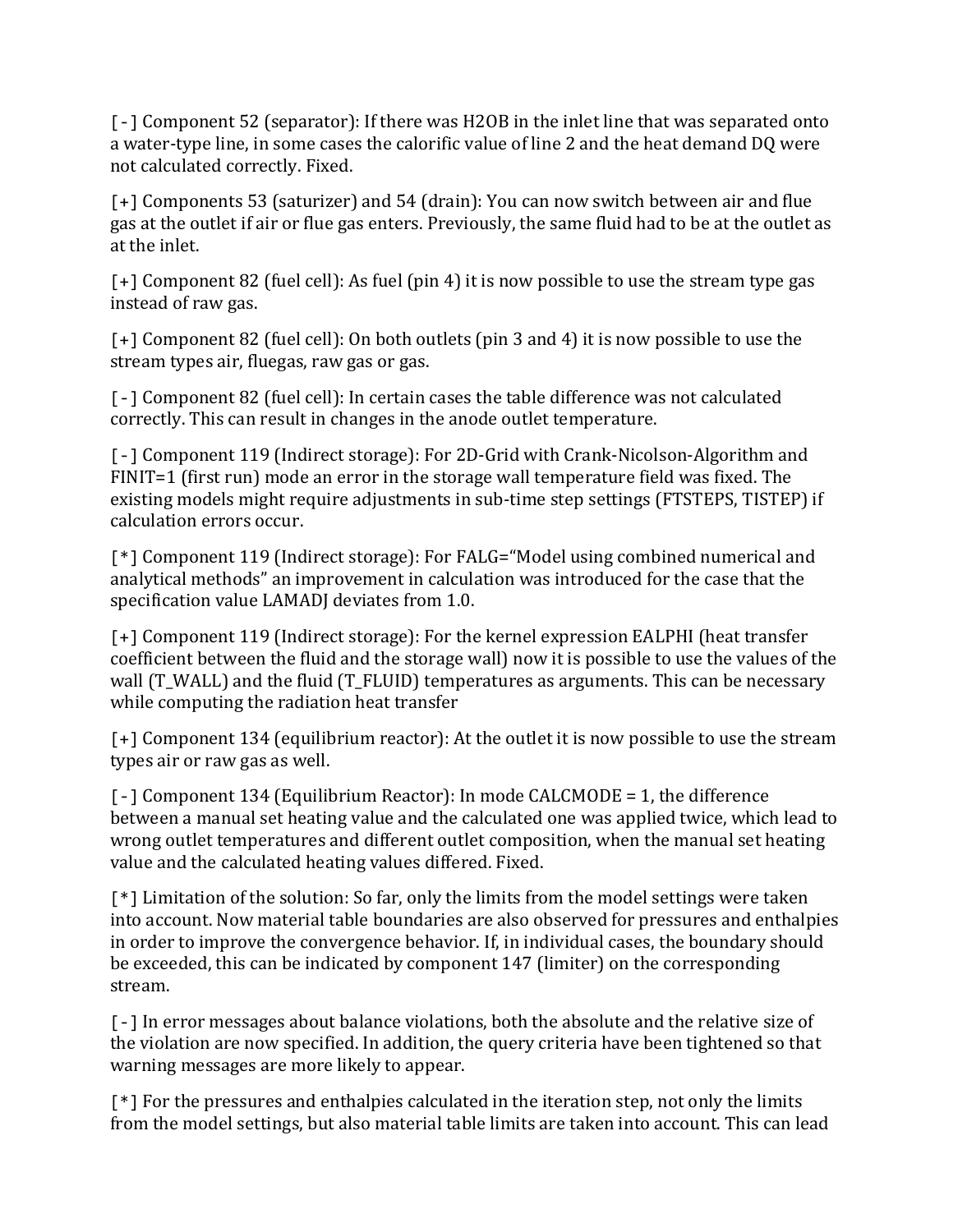to changes in the course of convergence, which may make it necessary to change the relaxation.

[\*] A warning is now issued when FDBR lines with different gas or water / steam formulations join together. Since Ebsilon complies with the energy balance in this case, there are inaccuracies in the mixing temperature.

[\*] If the voltage, current or frequency were specified on the wrong stream type, there was previously a hard error message. However, since this specification is hidden by default on the non-electrical streams, rectifying the error was a certain challenge for the user. The error has therefore been downgraded to a warning or comment message.

[-] Salt water table: At pressures above 22.9 bar, the boiling temperature is above the temperature limit of the table. This error is now recognized correctly.

[\*] Fluids such as CO2 that solidify under pressure also have a phase transition above the critical pressure, namely from the supercritical to the solid state. If you wanted to set an X value in this range, you received an error message P>Pcrit so far. Fixed.

[+] The material property function cv (specific heat capacity at constant volume) has now also been implemented for the FDBR lines (air, flue gas, coal, oil, gas, raw gas, user-defined fluid). This leads to different results in component 133, since this component uses the value of cv in the computation.

[-] Salt water: There is now an error message when calling up the dew point temperature. Since the salt does not evaporate, the fluid can never be completely in the gaseous state, which is a prerequisite for the dew point.

[+] Material property functions:

- a function for the Prandtl number is now available on FDBR lines as well. The calculation is carried out in the same way as other transport quantities by accessing a suitable function from LibHuGas, LibIdGas or LibIdGasMix. The Prandtl number cannot be calculated for substances that are not contained in these libraries. However, this may be possible with the NASA library.
- Humid-Air-pipes / LibHuAir: the function-call T(p, T\_wetbulb, x\_water) is now available

[-] Salt water: There is now an error message during evaporation if the salt concentration in the remaining liquid phase exceeds the maximum concentration XIMAX of the property data table.

[-] fixed wrong TREND fluid-name "13butadien" to "13butadiene"

[+] added per-user registration for ebs2000.dll: usage "regsvr32 /n /i:user .\ebs2000.dll"

[-] html-tables: fixed crash when "rowspan" goes below the end of the table; fixed htmltable drawing when combining "rowspan" and "colspan"

[-] fixed selecting items in combo-box for pv-modules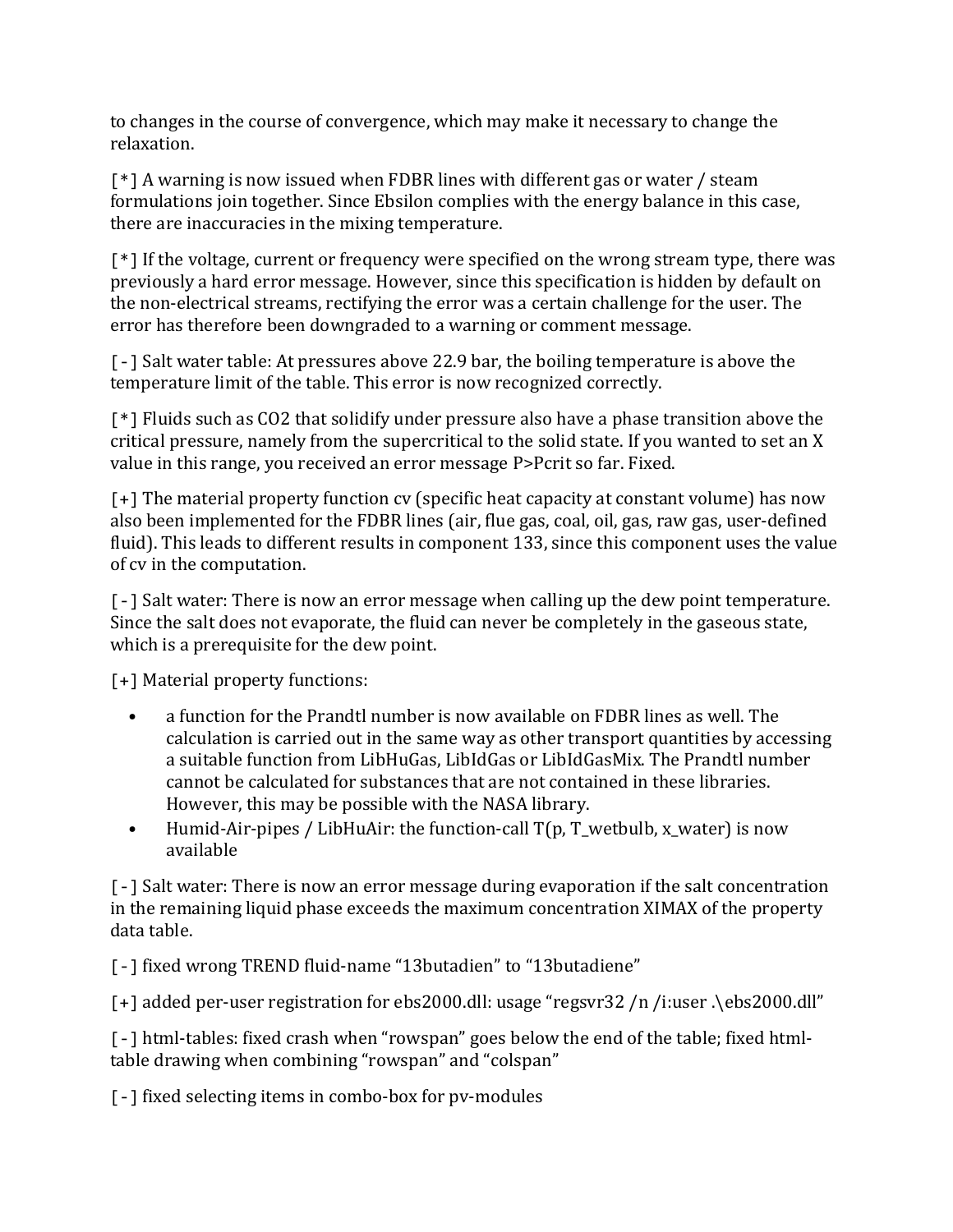[-] removed highlighting of spec-value-fields when data was inherited and the text was fully selected

[-] EbsScript-editor: fixed text-search with "Match whole word only" when text appeared multiple-times in a word

[-] fixed crash when changing the ui-language while a fluids-property-diagram is visible

[+] editing/viewing of characteristics/result-arrays: added "Markers"-options to the context-menu of the curve-plot. It allows for either choosing one of the default markers or specifying user-defined marker-options. Marker-selection is kept separately for characteristics- and result-array-plots, both settings are stored in the registry.

[\*] reworked profile-dependent-data-dialog:

- profile- and component-data is now in the same dialog
- dialog is resizable
- profile-/component-data views can be resized with splitter
- profile-/component-data columns can be reordered using drag & drop and made [in]visible through context-menu
- "Consider equal values as inherited"-options allows to only show effectively different values
- component-data for a whole component can be cleared using the context-menu

[ - ] fixed wrong yellow background of NPHAS-result-value

[-] fixed wrong toggling of check-boxes in multi-selected list-controls

[-] fixed renaming of user-defined standard-value entries

[-x] changed value-crosses to show results of components only from active profile (previously, value-crosses on components showed inherited results from parent profiles)

[-] fixed creation of unconnected pipes when double-clicking component connections at a certain distance

[-] Objects-bar did not support scrolling for large models with more than 32768 objects

[+] added "Spreadsheet Edit..." entry in component context-menu

[\*] specifying the grouping-definition of specification-/result-values in macro-objects now reports parsing errors

[\*] button-objects now report an error (through a message-box and the message-bar) when a triggered EbsScript cannot be found or results in a compilation or runtime-error

[\*] The general-options-property-sheet is now resizable. There also tooltips for options that are accessible through EbsScript.

[\*] Auto-Save now allows additional options: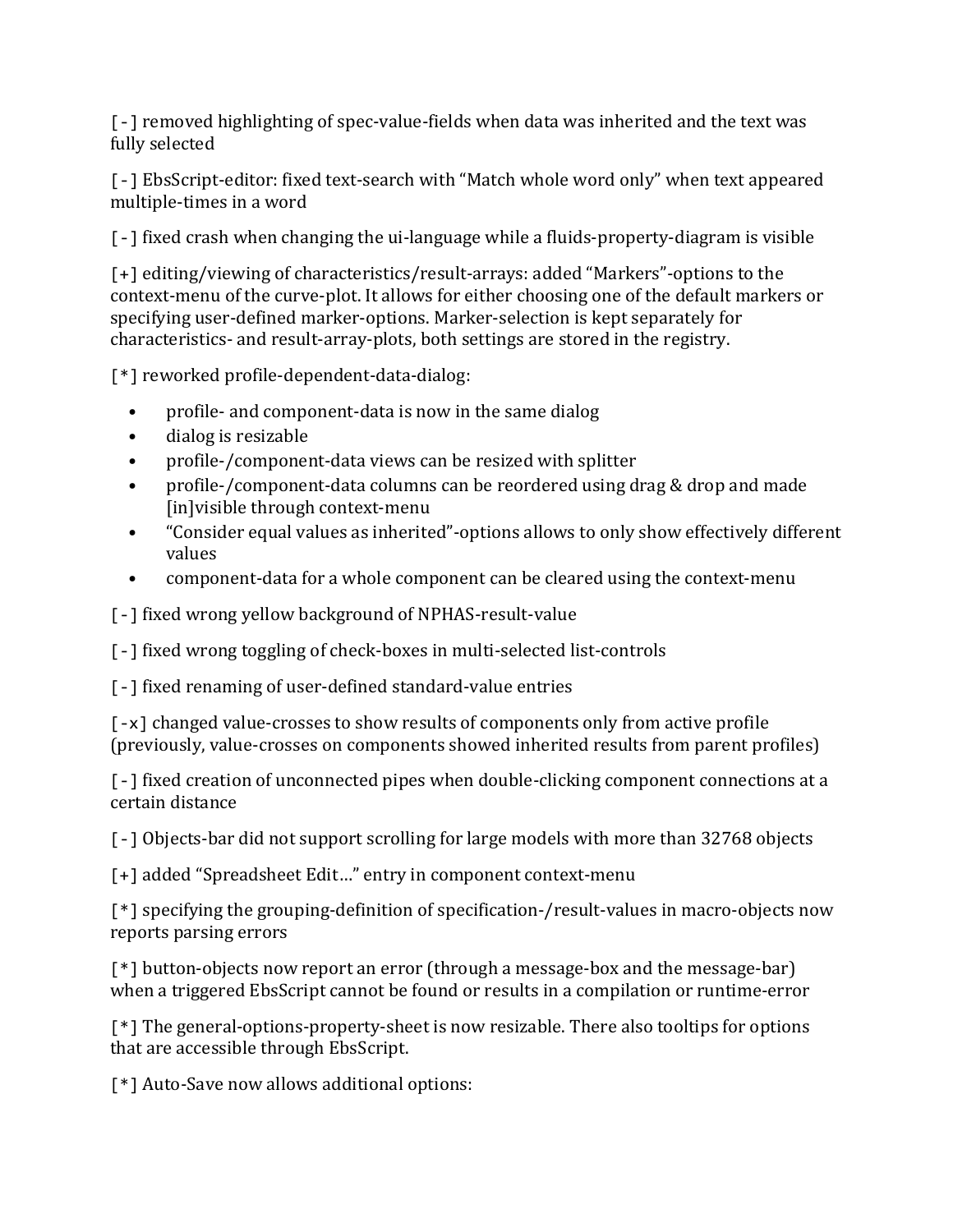- specifying the folder for auto-saving (default folder is %LocalAppData%\EBSILONProfessionalAutoSaved)
- specifying the clean-up strategy for auto-saved files

Please note: when Ebsilon encounters an error while opening a model, the clean-up strategy will immediately set to "never clean-up" to not accidentally delete an auto-saved version of the defect file. You can re-enable the previous clean-up strategy manually at "General-Options -> User-Interface -> Saving"

[-] disabled auto-saving when running Ebsilon through automation-interfaces (when running EbsOpen.Application auto-saving was activated and could not be disabled by registry-settings)

[+] Time-Series:

- added to EbsOpen:
	- Comp.TransientState
	- TimeSeries.
		- ReadRowFromModel
		- WriteRowToModel
		- InitHeaderEx
		- CheckInput
		- CalculateEx
		- InsertColumn
		- AppendColumn
		- DeleteColumn
		- InsertRow
		- AppendRow
		- DeleteRow
- added to EbsScript: tsReadRowFromModel, tsWriteRowToModel, tsCheckInput, updated tsCalculate, tsInitHeader
- added TimeSeriesCalculationFlags to control time-series-calculation when called by EbsScript tsCalculate / EbsOpen TimeSeries.Calculate

[+] EbsOpen TimeSeries TableData-access: fixed parsing of excel-like range; internal table wil now automatically grow when assigning data that goes beyond the current dimension

[+] EbsOpen: - added interfaces/methods for specifying/changing the specification-/resultvalues/characteristics/arrays/matrices: IUserEbsValueType[s], IUserCharlineType[s], IUserEbsMatrixType[s] and extended IFlagAlternative[s] - added example model EbsScript\_change\_macro\_interface.ebs

[+] added "use color alternation"-flag for pipes in properties-bar (Layout), also added "usecoloralternation" property for pipes in EbsScript and EbsOpen

[-] fixed calling xui-callback for getting dimension of spec-/result-values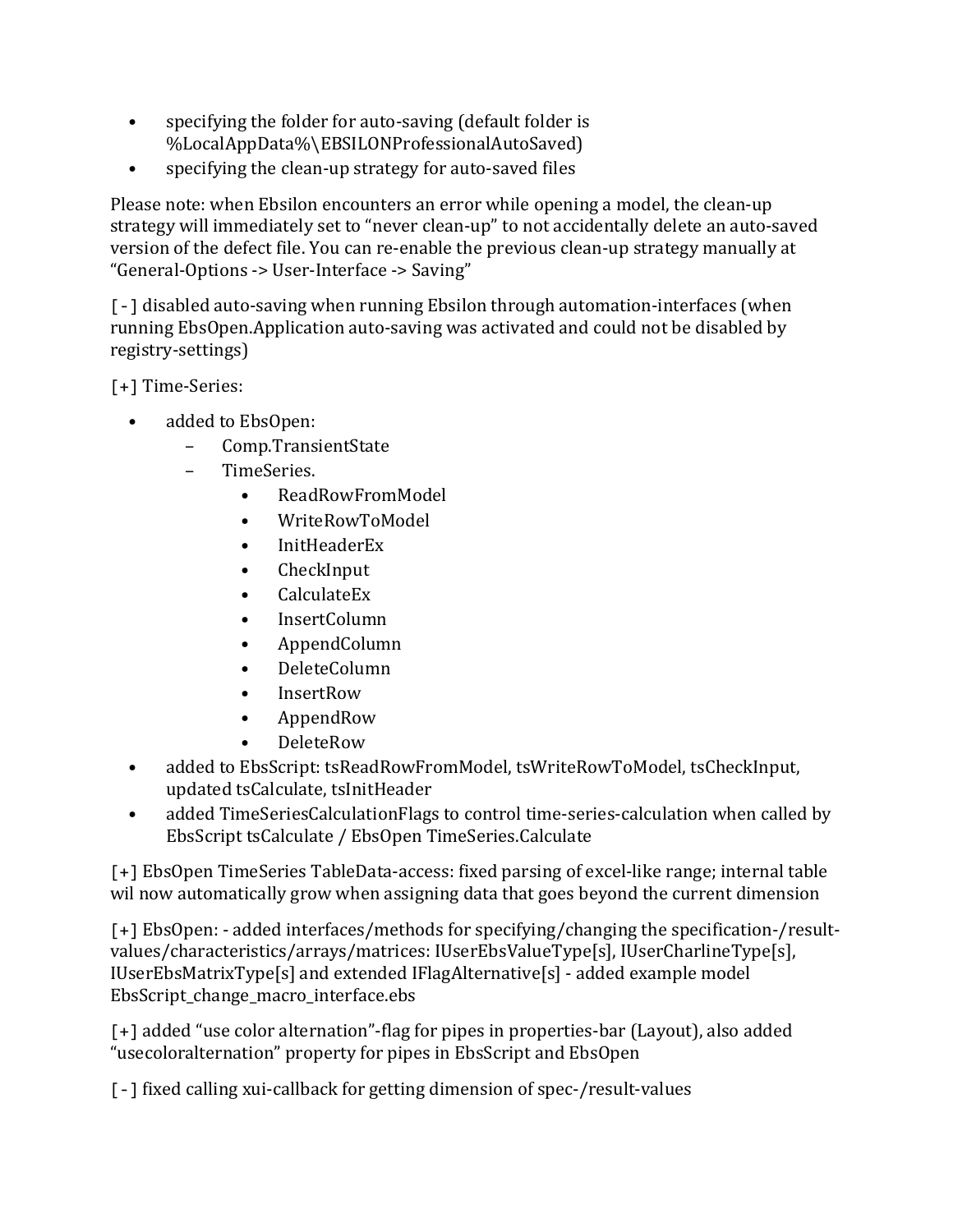[-] user-defined component-calculation using the dll-interface (ebsuser/xui-calc) now support global parameters "a1", "a2" … and local parameters "b1", "b2", … in the equations

[+] EbsOpen Model-Interface: added methods Model.GetExpressionValue / Model.SetExpressionValue for reading / writing values using EbsScript-expressions as accessors

[+] added access to electric-phases and -phase-shift through EbsScript and EbsOpen

- EbsOpen: added FluidData.ElectricPhases and FluidData.ElectricPhaseShift
- EbsScript: added "electric\_phases" and "electric\_phase\_shift" to FluidData-record (cf. interface-unit @fluid)

[-] Removed "phi" from FluidData-record as it was interpreted as mass-fraction of water and not as relativ humidity. The relativ humidity cannot be specified directly. Only the mass-fraction of water can be specified directly (which can be calculated from the relativ humidity using fluid-property functions).

[-] visibility of alert-fields can now be changed through EbsScript ("visible"-property of alert-fields). Please note, that an alert-fields is only visible when its "visible"-property is "true" and it is visible for its current state.

[+] added boiler-plate kernel-scripting-code for new inserted components 93

[-] Miscellaneous minor bug fixes

#### **Version 15.02 (Patch 2)**

[+] NASA fluid: the transport properties functions are now available for NASA fluid (for substances of the mixture which are in gaseous state only and only those listed in NASA Technical Memorandum 4647). These include: dynamic and kinematic viscosity, thermal conductivity, Prandtl number.

[\*] Heat exchanger with NASA fluid and universal fluid: As there is no automatic phase equilibrium calculation in the fluid, the range of validity of the material data for a certain composition is determined by the phase boundaries. Since the range of validity has so far been strictly adhered to, a heat exchange across the phase boundary could not be modeled for these fluids. This behavior has been changed, i.e. temperatures outside the validity range can now also occur. In this case, however, a warning is issued and the correct equilibrium can be determined, for example, by means of a component 134 (equilibrium reactor).

[-] Salt water: When checking the validity range, a fixed lower limit was used until now. In fact, however, the melting curve of the ice represents the lower limit. As a result, certain state points were still considered permissible at which the salt water was already frozen. Fixed.

[\*] Controllers for electric lines: Frequency, voltage and power are mapped internally to mass flow, pressure and enthalpy. In the past, the internal values had to be used as starting values for controllers. F, V and Q can now be used directly.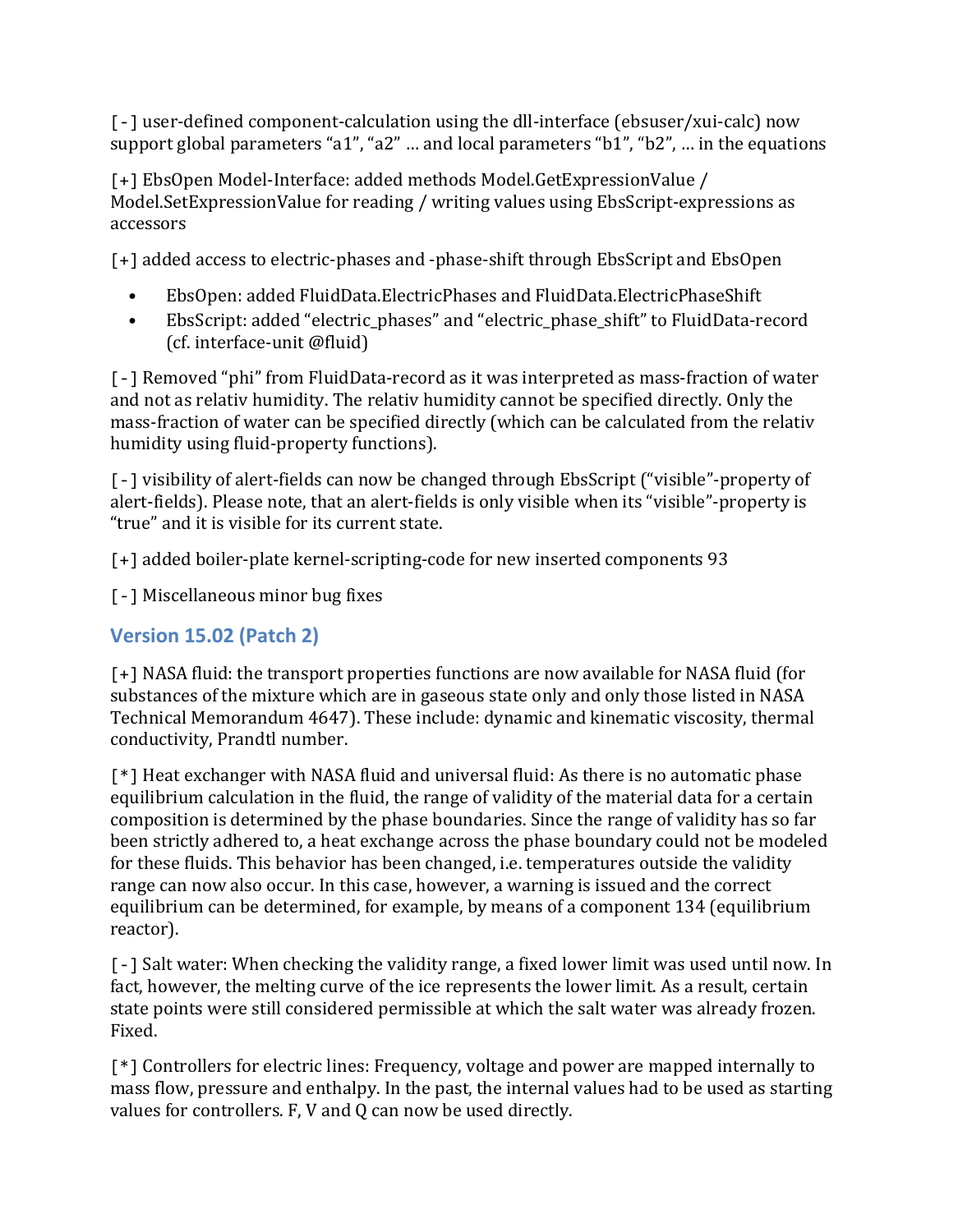[\*] Components 1 and 33 (Boundary and start value): The flag FNCV is not used any more. Up to now, there was an overlap between FNCV and FNCVSRC, which caused an unexpected behavior: If FNCV = 3 ("update always") and FNCVSRC = 1 ("use specification value NCV"), the inserted value for NCV was overwritten automatically when a calculation was performed. Therefore, the result was the same as for FNCVSRC=0 (calculate from composition)

[-] Components 1 and 33 (Boundary and start value): The result value HPV (displacement energy) was wrong in the case of VEL=0. Fixed.

[\*] Component 5 (Steam generator): FPSEC in case of unconnected reheat: Up to now, it was tolerated silently if FSPEC was set to "T4 given from outside" but there was no stream connected to pin 4. As this caused problems in the validation, we now issue a warning message even in simulation. The validation will stop then with an error message.

[-] Component 22, 40, 41 (combustion components or gas turbine): The result value NOPRO for these components is now converted with a standard density for NOX of 2.05204 kg /  $m<sup>3</sup>$  instead of the previous 2.05 kg /  $m<sup>3</sup>$ , as in component 21 and the line value NOXM.

[-] Component 22 and 41 (Combustion components): An error message is issued now if there is no connection at the fuel inlet. Up to now, only an error message "missing mass flow" was issued.

[-] Components 36, 48 and 144 (value transmitters): Some components (for example component 9 (deaerator)) have so-called secondary lines (for component 9, the secondary condensate inlet at port 4), where no error message is issued if there mass flow, pressure or enthalpy is not defined on that line. Instead, default values are set (for example M = 0 and H = 0). However, the default values must not be set if another component sets the corresponding value, since otherwise there will be an overdetermination. Unfortunately, this has not yet been recognized when the value came onto the line via a value transmitter. A default value was then set anyway, which led to an overdetermination being reported.

 $\lceil - \rceil$  Component 38 (Injection): For very low mass flows (< 10^-4 kg/s), the outlet temperature was wrong, because the table difference was not calculated correctly. Fixed.

[-] Component 38 (Injection): For the calculation of the table difference, the partial pressure of the gas was always used for the gaseous component in the FTABC = 1 mode. However, this only makes sense if the liquid and gas are in equilibrium. If there is no liquid phase at all, it is a simple mixture of two gases for which the system pressure is relevant. Fixed.

[-] Component 38 (Injection): The description of the result values XL2 and XIL2 has been made more precise: "liquid" has been replaced by "condensed", since the solid phase is also included in the result values for H2O and CO2. Additionally, the values are calculated in more cases than before.

[-] Component 45 (Value indicator): The boiling pressure (FTYP=51)was not displayed if the critical pressure was undefined on that fluid. Fixed.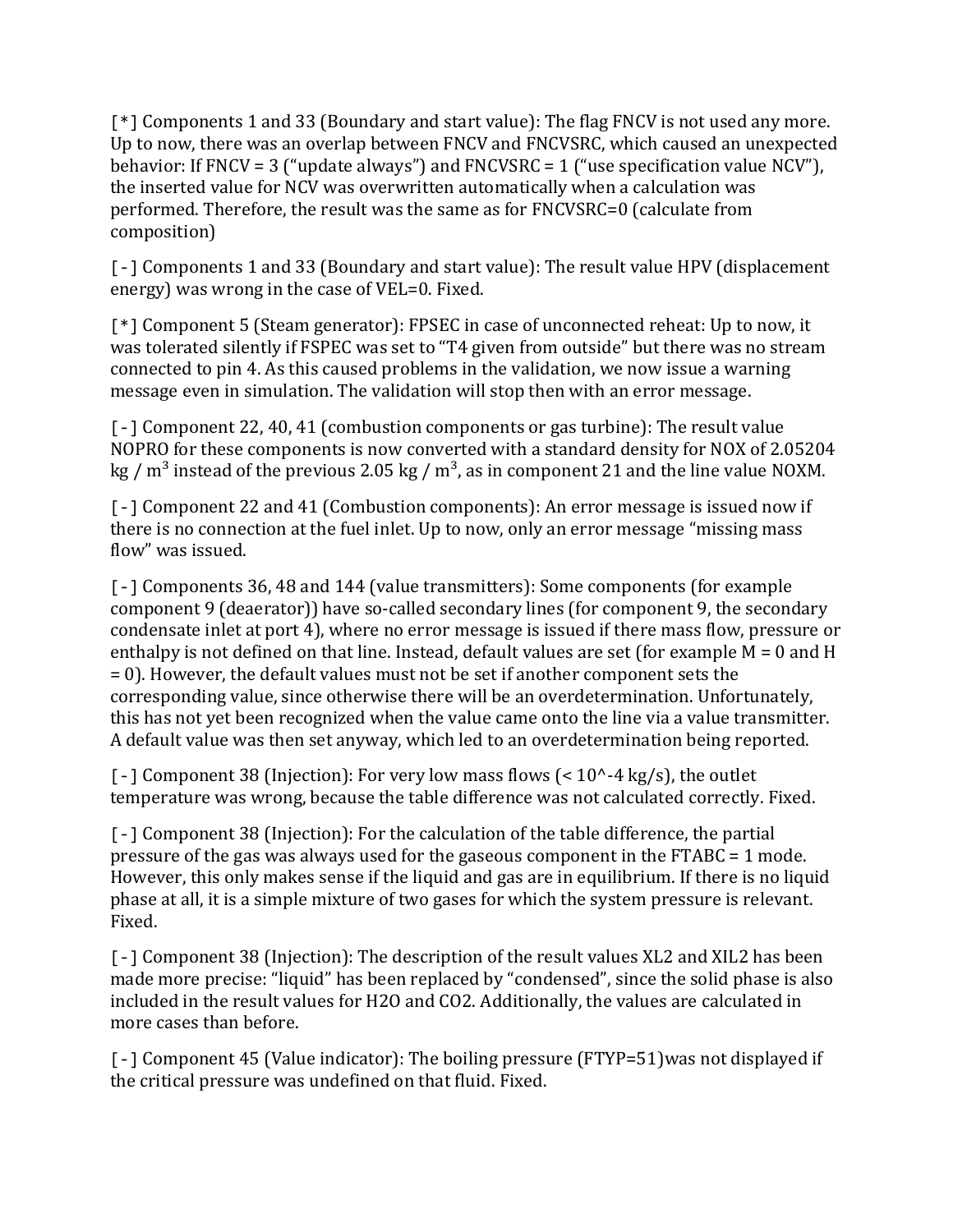[\*] Component 45/46 (Value indicator/measured value): The conversions required for FTYP=44 for the O2 and H2O concentration are only possible on lines on where the composition can be specified. FTYP=44 can now also be used on other lines. However, in this case only a conversion to standard pressure and standard temperature takes place. On logical lines, FTYP = 44 cannot be used, as no material data are available.

[-] Component 90 (Boiler: reaction zone): The result value TRAD was not converted from Kelvin to Celsius. Fixed.

[-] Component 108 (elemental analyzer): added support for missing LibSecRef-Fluids (CHKO2, LiCl and ammonia-water), fixed formula for K2CO3

[-] Component 118 (direct storage): The specification value QLOSSR had the wrong unit kW/kgK in the input mask. It has been corrected to kW/K. This has no effect on the calculation which is done - as described in the documentation - according to QLOSS =  $QLOSSR * (0.5 * (TSTO + TNEW) - TAMB) * TIMEINT.$ 

[-] Component 122: Improve design/off-design consistency for condensing turbine when in design mode H2 is set externally (FETAD=2).

[-] Component 126 (transient heat exchanger): The kernel expressions ERHOBW (bridge wall material density), ERHOOW (outer wall material density), ELAMBW (bridge wall heat conductivity) were not evaluated correctly. Fixed

[-] Component 162 (electric boiler): added new default-shape with electric-lightning image

[-] Heat conductivity and viscosity: When using VDI4670 or the LibHuGas, in certain cases there were wrong results for the heat conductivity and viscosity. Fixed.

[\*] Specific heat capacity: This quantity is not defined in the 2-phase area. However, since it can happen that a fluid is not in the 2-phase area, but states in the 2-phase area are passed through in the course of the iteration, it has proven to be useful for numerical reasons, to set not only error code because of the invalid region, but still to deliver a meaningful value that allows a smooth transition into the valid regions. This was already implemented for several mixtures but has been extended now for LibAmWa, LibWaLi and mixtures solid / liquid at LibIce.

[+] Added fluid-properties for Paratherm CR, GLT, HE, HR, LR, MR and NF to oil/melt fluidtype (has better fitting than calculating Paramtherm fluids as CoolProp incompressiblefluid)

[-] FDBR fallback: If the selected material library returns an error, Ebsilon uses FDBR as fallback in many cases. Unfortunately, this fallback was also used when the errors reported by the material library were not relevant at all. This has been fixed. As a result, in cases where the FDBR results were previously used by mistake, the values of the set library are now used. If this is undesirable, the old values can be reproduced again by switching to FDBR.

[+] Added warning when dialog for overtaking of calculated nominal-/specification-values cannot be shown to due non-interactive mode (e.g. when run from EbsScript or EbsOpen)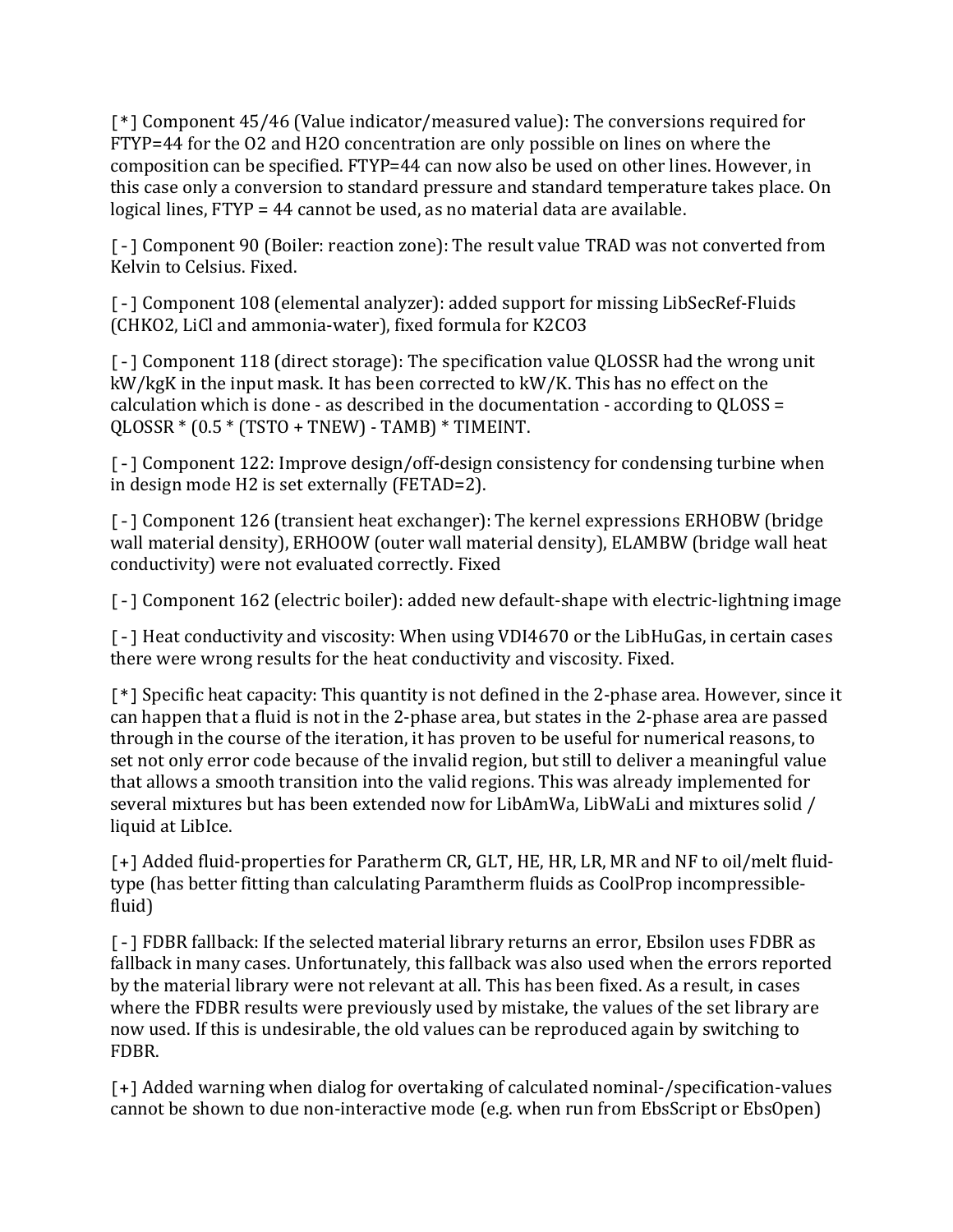[+] "copy full specification"-flag in dialog to take-over local-design-data is now saved in the model and serialized

[-] Fixed error when evaluating expressions with placeholders (e.g. when using userdefined layers)

[-] EbsScript: fixed repeated updating of objects-bar when debugging EbsScripts

[+] General-options->Calculation->General (resp. Model-options->Simulation- >Notifications) allows to specify when to show message-box and error-bar after a calculation

[+] EMS-License-Server: updated to version-number 4; licenses for SR-products now also supported

[-] EbsScript-Editor: fixed inserting of unicode-characters (e.g. kanjis)

[\*] Heat conductivity: This quantity is not available in the 2-phase area. However, since it may be necessary for some calculations (e.g. transient heat exchange) the error code because of the invalid region is still set, but the interpolated value is used in the calculation. This was already implemented for several mixtures but has been extended now for LibIce.

[-] Miscellaneous minor bug fixes

#### **Version 15.01 (Patch 1)**

[\*] Release-Notes Version 15: Unfortunately, we forgot to mention in the Release Notes that - during the unification and extension of the FSUBST switch from 86 to more than 2000 entries -, there were changes in the order of the substances in the range from 37 to 86. This concers the controllers (component 12, 39 and 69), the value indicator (45) and the measurement point(46). In the Graphical User Interface, a conversion is performed automatically when you open an older model with Release 15 and also when you save a model in Release 14 format from an Release 15 Ebsilon. Therefore you can rely that the same substances are used by the components. But in the case when someone has performed a direct assignment of a number to FSUBST in an EbsScript, we recommend to check the EbsScript code whether the correct substance is used.

[-] Heat exchangers: For 2-phase fluids in the supercritical region, the pinchpoint check did not work correctly in some cases. Fixed.

[x] Heat exchangers: When the heat exchangers are switched off, the identification mode is now always deactivated. So far, the behavior in this case has not been uniform. For models in which the outlet temperature is given from outside when the heat exchanger is switched off, there is now a double entry in the enthalpy.

[+] Material properties calculator dialog extended by solid material table interface: In the material properties calculator (available under Extras - Tools) the solid material table is now available.

[+] Component 7 (Condensor) an be used with saltwater also in the HEI-method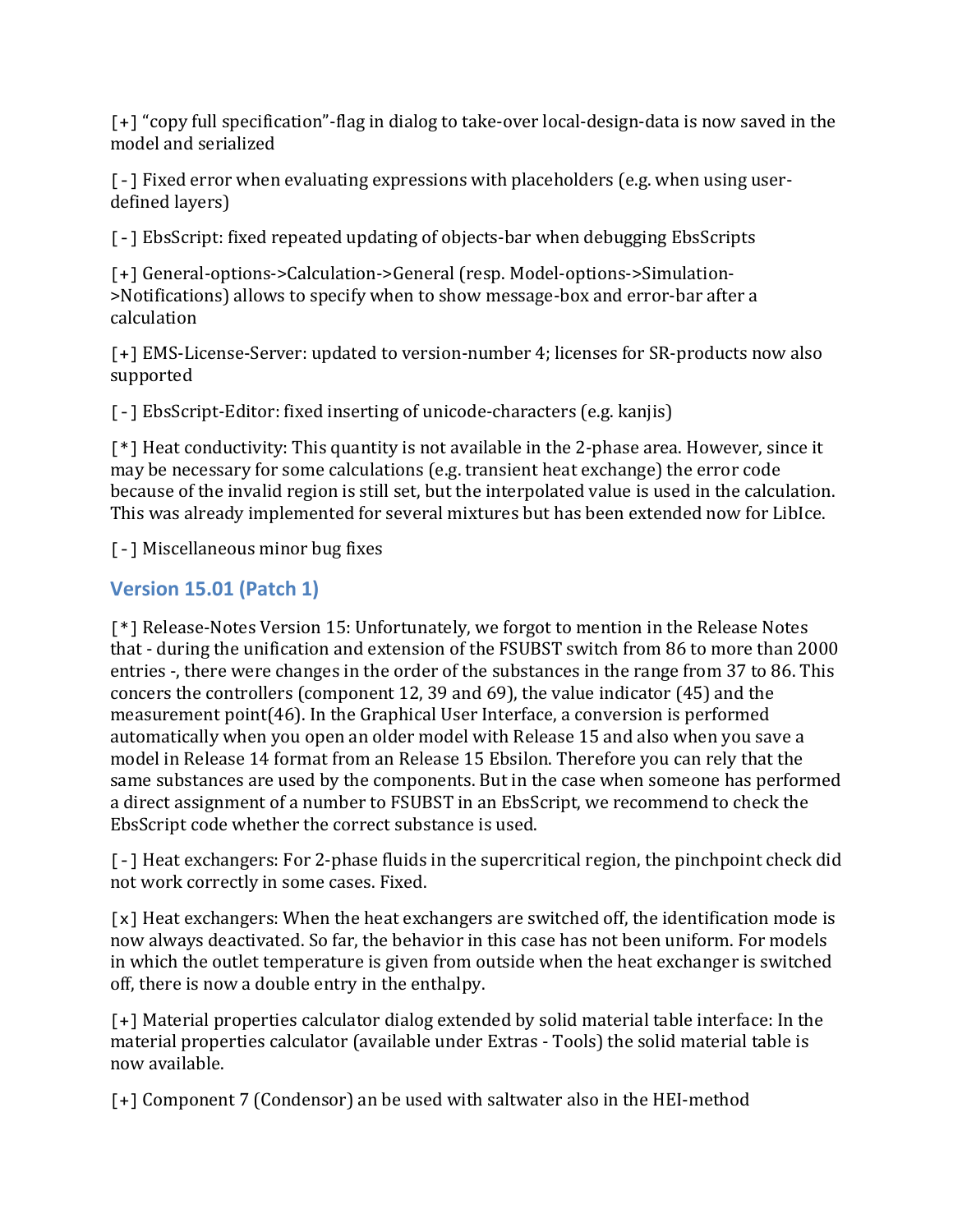[-] Component 8 (Pump): If no shaft was attached to port 3, under certain circumstances it could happen that there was a singularity in the matrix solution in the validation. Fixed.

[x] Component 6,23,58: Switch FQ: The usage of the deprecated setting "calculation in opposite direction as displayes" now leads to an error message. Please use the new shaft port for modelling an energy flow into the opposite direction.

[\*] Component 50,96 (Gasifiers): The result value RQCGC was renamed to cold gas efficiency

[+] EbsOpen solidMaterialProperty function: a new function solidMaterialProperty has been implemented in EbsOpen as a member of ComputationTool. The function interface is similar to that of the corresponding EbsScript function.

[+] EbsScript InterfaceUnit SolidMat: a new EbsScript InterfaceUnit SolidMat has been introduced. Using the function solidMaterialProperty one can compute the solid material properties (e.g. density, heat conductivity) for given material and temperature.

[+] Optimizer output-file: An output-file for the optimizer console output has been introduced. The user can set the path to this and the name of file under "General options" - "Paths".

[-] Component 134 (Equilibrium reactor): At reaction temperatures below 25°C, compounds with a minimum temperature of 25°C were broken down (e.g. ZnO to Zn and O2). Fixed.

[-] Transient extension of comp. 9: Incorrect computation of configuration including storage tank and deaerator shell - FGEOM=1 - was fixed.

[\*] Transient extensions of comp. 9, 20 and comp. 160: more accurate time discretization was implemented.

[+] Component 124 (Heat exchanger with phase transition): Extension of the available fluid types: For both streams, all real pipes are possible now.

[+] Component 100 (Fluid converter): Extension of the outlet to other fluid types (up to now, only universal fluid was possible); correction of an error in the calculation of outlet temperatures

[+] Components 88, 89 and 91 (boiler components): Extension of the fluid to all real fluid types

[+] Component 9: a new transient calculation mode FSPIN=2 introduced. At this mode all mass flows (also M3) must be specified. The component 9 computes the deaerator pressure (P2 and P3) and the liquid level.

 $\lceil -1 \rceil$  Transient extensions of comp. 7, 10: the description / interpretation of the user input value VF and result value RVF was not correct. The correct description is "Liquid volume fraction (liquid level) at the end of the time step" (and not averaged over the time step). Fixed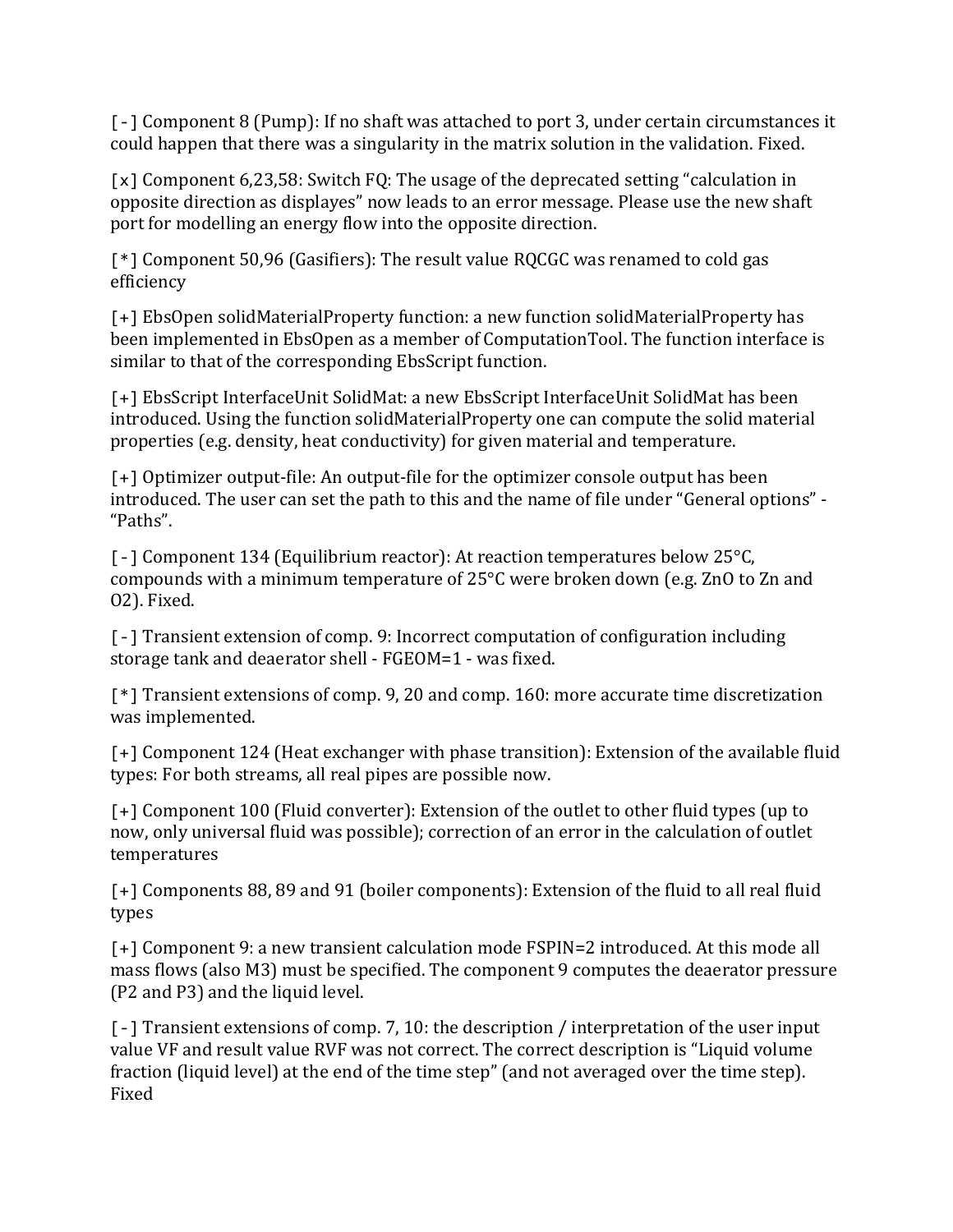[-] Transient extensions of comp. 9, 20: the description / interpretation of the user input value WF and result value RWF was not correct. The correct description is "Liquid volume fraction (liquid level) at the end of the time step" (and not averaged over the time step). Fixed

[-] Component 51, 55, 98 (heat exchangers with old KA control): If the KA control for these heat exchangers is inactive, the current KA value should be written on the pipe. Unfortunately, a value from a former iteration step was used for this purpose. Now the current value from the latest iteration step is used.

[\*] Component 52 (Separator): For FM=-1 (M3 and composition externally given) the heating value is taken as well from this external specification now.

[\*] Heat exchanger: If a heat exchanger is switched off and set to identification mode at the same time, now the off-switch is ignored always and an error message is issued. Up to now, the behavior was depending on the mass flow M1, which caused troubles in some cases.

[+] Standard macro database: was extended by the transient heating surface macro which is based upon comp. 126 and is able to simulate a boiler heating surface transient behavior.

[\*] Component 145: the maximum allowed value for the specification value NFLOW was extended to 300 points.

[-] OnlineHelp: In the OnlineHelp if it was launched in Help Viewer the component examples could not be loaded (at the end of each component page). Fixed.

[+] If the convergence target is missed, the line with the highest deviation will be marked in an error or warning message and the absolute value of deviation is indicated.

[\*] New versions were imported for Prof. Kretzschmar's libraries

[\*] If a temperature is specified on the phase boundary for components 1, 33, 35, 38, 46, 139 and 162, an error message is now issued, since the enthalpy is not clearly determined by this. The behavior at this point can change at any time when the property tables are updated

[-] Component 134: removed component cut-off for concentrations < 1.e-7 due to oscillations

[-] Component 122: fixed error moisture removel calculations (FSECT = 4) in connection with FM34 = 1. This changes calculation results.

[+] Component 22 (Combustion): For the specification of the NOX concentration there are now 4 more options:

- FCON=3: Direct specification of the NOX mass flow (in kg/s)
- FCON=4: Direct specification of the NOX mass fraction
- FCON=5: Direct specification of the NOX mole fraction
- FCON=6: Specification of the fraction of chemical bound nitrogen in the fuel (i.e. all nitrogen in the fuel without N2) that is converted to NOx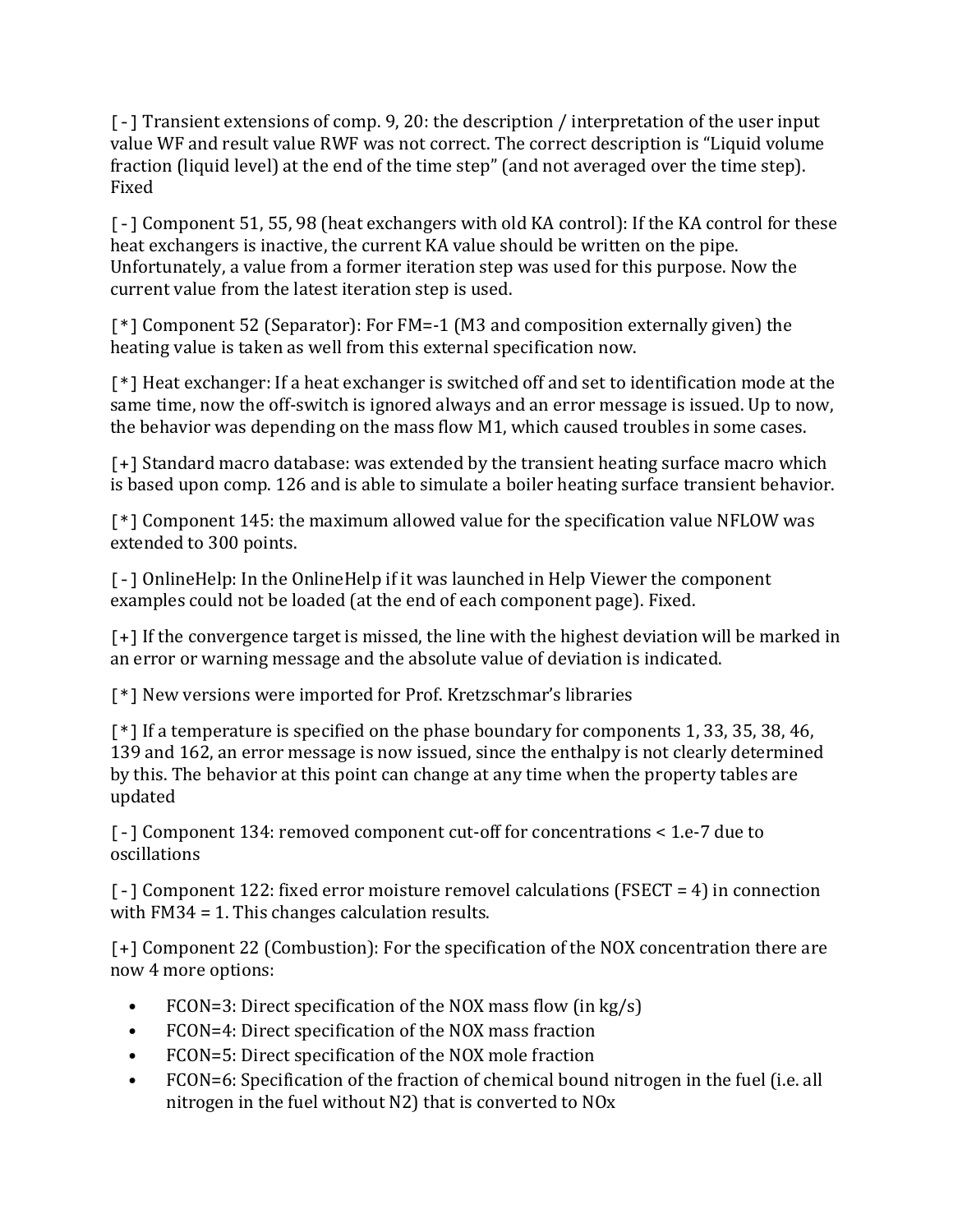• Direct specification means that the specified value is used directly, without any conversions due to norm conditions, O2 or H2O

[+] Component 96 (coal gasifier): the ports for steam (3), oil (6) and gas (7) can now be hidden and are hidden by default.

[-] Component 160: An error at initialization step (first step in time series) occured for non-adiabatic conditions. Fixed. Consequently the results of calculations are now different for non-adiabatic cases.

[-] fixed crash when adding a new user-layer (Filter-Dialog)

[ - ] fixed conversion-factor for unit "btu/(hftK)"

[+] added units "btu/hftF" and "cm3/g""

[\*] added checks to detect t,p-calls on the saturation-line

[\*] stopping EbsScript-Tray-Icon when in EbsScript-debug-break

[\*] value-crosses: easier and better moving, better highlighting of the connection point

[-] value-crosses: fixed generation of connection-expression when copying value-fields

[+] added bulk-property-calls to fluid-property-dialog (on top of function-list, scoll up(!) to get there)

[\*] xy-plot context-menus now are also themed

[-] FDBR-fluids now show a message when composition in the dialog doas not sum-up to 1 (also removed doubled message for NASA-fluids)

[+] EbsScript: identifier result will now be colored

[+] time-series: added [component-name].transientstate to reduce number of columns in time-series

[+] time-series: transient-data can be left out when initializing the columns

[\*] composition-balance-check now is per connected-ports-group

[-] fixed wrong update of reference-temperature for ASTM

[+] added user-message when selection ASTM without 60F as refrence-temperature

- [\*] added column-header to gas-options-ctrl
- [-] fixed drawing of third shaft for comps 6, 23 and 58
- [-] fixed changing of units by keyboard in the properties-bar
- [+] added sorting of result-arrays (sorting is not persistant)
- [\*] changed maximal-ieration upper bound from 99999 to 10000000 (10 million)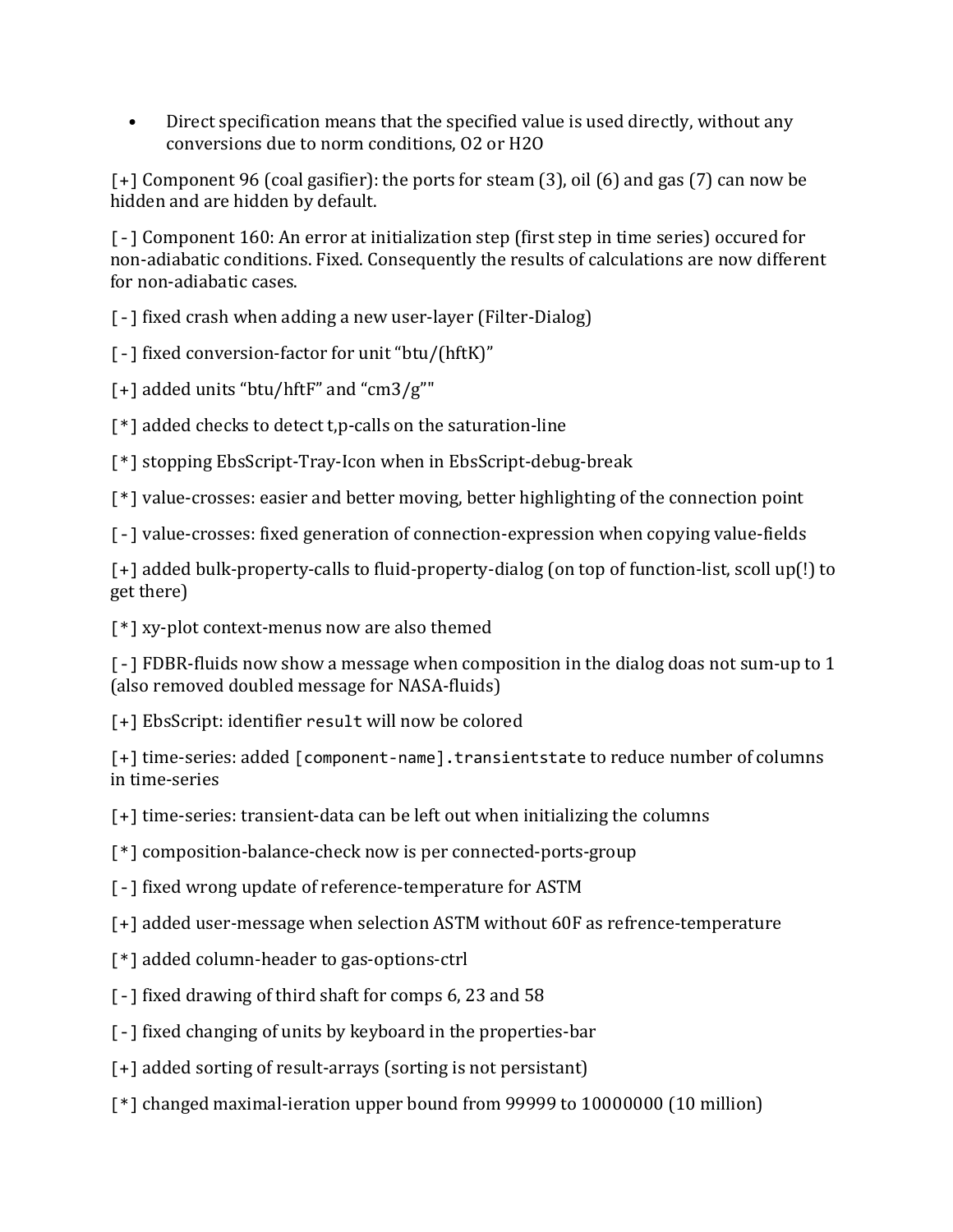[\*] EbsScript: improved static evaluation of expression involving contexts/components/pipes/macros and links between those

[+] macro-objects: value of "short-desciptor" can be used as alias for pipe-access (to be usable, the value of the short-descriptor must match the requirements for an EbsScript variable-name)

- ebsmacrobase.\_x[alias]:ebspipe : returns the pipe connected to the port specified by the alias
- ebsmacrobase.  $x[alias]$ : ebscomp : returns the component connected to the other side of the pipe connected to the port specified by the alias
- ebsmacrobase.  $px[$  alias]: ebspipe : returns the pipe connected to the other side of the pipe connected to the port specified by the alias
- ebsmacrobase. dx[alias]:ebsdata: returns the data-object (component or pipe) connected to the other side of the pipe connected to the port specified by the alias

where [alias] has to be replaces by the specified short-descriptor, e.g. hrsg macro. xLiveSteam (i.e. the short-descriptor of some port has the value LiveSteam)

[+] EbsScript: new properties/methods of model-objects:

- ebscomp.portCount:integer : returns the number of ports of the component
- ebscomp.pipeAtPort(index:integer):ebspipe : returns the pipe connected to the specified port
- ebscomp.compViaPipeAtPort(index:integer):ebscomp : returns the component connected to the other side of the pipe connected to the specified port
- ebscomp.pipeViaPipeAtPort(index:integer):ebspipe : returns the pipe connected to the other side of the pipe connected to the specified port
- ebscomp.dataViaPipeAtPort(index:integer):ebsdata : returns the data-object (component or pipe) connected to the other side of the pipe connected to the specified port
- ebsmacrobase.dualmacro:ebsmacrobase : returns the macro-interface to a macro and vice-versa
- ebsmacrobase.pipeAtPortAlias(alias:string):ebspipe : returns the pipe connected to the port specified by the alias
- ebsmacrobase.compViaPipeAtPortAlias(alias:string):ebscomp : returns the component connected to the other side of the pipe connected to the port specified by the alias
- ebsmacrobase.pipeViaPipeAtPortAlias(alias:string):ebspipe : returns the pipe connected to the other side of the pipe connected to the port specified by the alias
- ebsmacrobase.dataViaPipeAtPortAlias(alias:string):ebsdata : returns the data-object (component or pipe) connected to the other side of the pipe connected to the port specified by the alias

[-] fixed User2PhaseDll-example when started from EbsOpen.Dll (or any other DLL)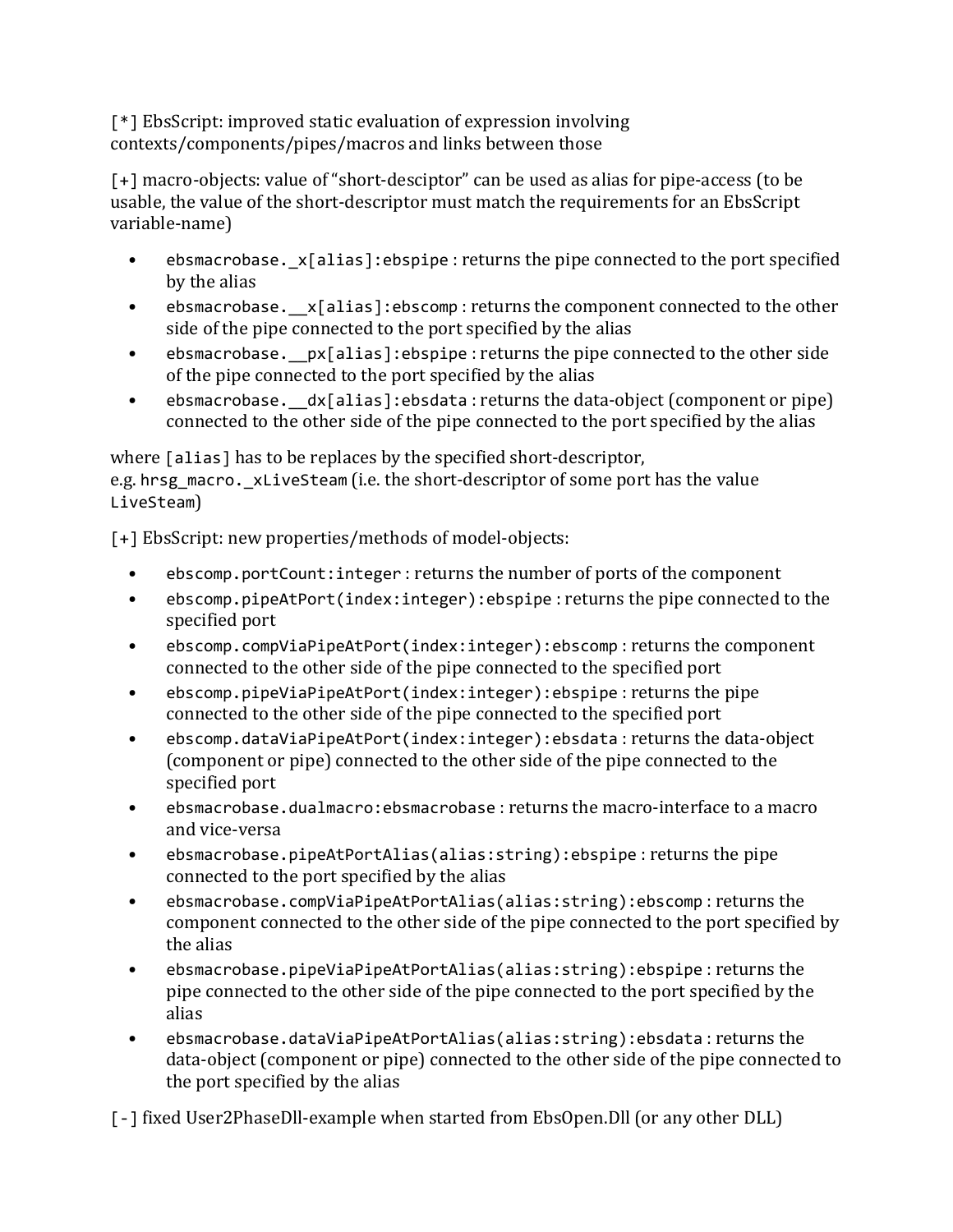[\*] pipe-results now show the actually used fluid-properties-options instead of "from superior-model"

[+] Component 100: when converting to NASA-fluid the phases of H20 are now considered (NH3 and CO2 are also considered but NASA does not have fluid-data for liquid phases)

[-] fixed EbsOpen.UniversalSubstances interface

[+] added methods/properties to EbsOpen.UniversalSubstances: DeleteAll, DeleteSubstance, SetSubstanceFraction, AllSupportedSubstances, AllSupportedSubstancesMarshalArrayAsVariant

[+] added EbsScript-function changeGetResult to replace deprecated usage of @modeloption.getresultsbyaddr

[-] fixed uncaught exception when addin invalid or unavailable path to mru-list (maybe caused by network inavailability)

[-] LibO2: fixed error when calculating saturated liquid

[+] LibD5, LibD6, LibMD2M, LibMD3M, LibMD4M and LibMDM: added prandtl-number and thermal diffusivity

[+] Excel-Addins: the two COM-Excel-Addins installed alongside the "main" Excel-Addin (which is an xll-base Excel-Addin) now have fixed given GUIDs for each version:

- "EBSILON for Excel 15.1" : 104FAADE-A52A-57CD-9386-9237AA97F3A5
- "EBSILON for Excel 15.1 (COM Add-in Helper)" : 104FAADE-A52A-57CD-9386- 9237AA97F3A6

[+] added EbsOpen-CoClasses for instantiating "worker"-version (without gui) and explicit current version

- EbsOpen.WorkerApplication (resp. EbsOpen.WorkerDll] : instantiates worker version of out-of-process server (exe) (resp. in-process server (dll))
- EbsOpen.WorkerApplication Version 15 (resp. EbsOpen.WorkerDll Version 15]: instantiates the latest release 15 version of the resp. worker-version
- EbsOpen.WorkerApplication\_Version\_15\_1 (resp. EbsOpen.WorkerDll\_Version\_15\_1] : instantiates release 15 - patch 1 version of the resp. worker-version

[\*-] all Dll versions of EbsOpen will now shutdown the ebsilon-environment (and especially release the license) when ebs2000.dll get unloaded (Previously the ebsilonenvironment was shut down, when the last EbsOpen reference was released. This resulted in errors e.g. when Excel-VBA reused the already loaded ebs2000.dll.) If you want to force the ebsilon-environment of a dll to shut down and release the license, you can call EbsOpen.Application's method "FinalizeDll", but be aware that trying to call any other EbsOpen method or property of this instance afterwards results in undefined behaviour!

[-] comp 100/101: set FSPECNVC=2 for models before release 14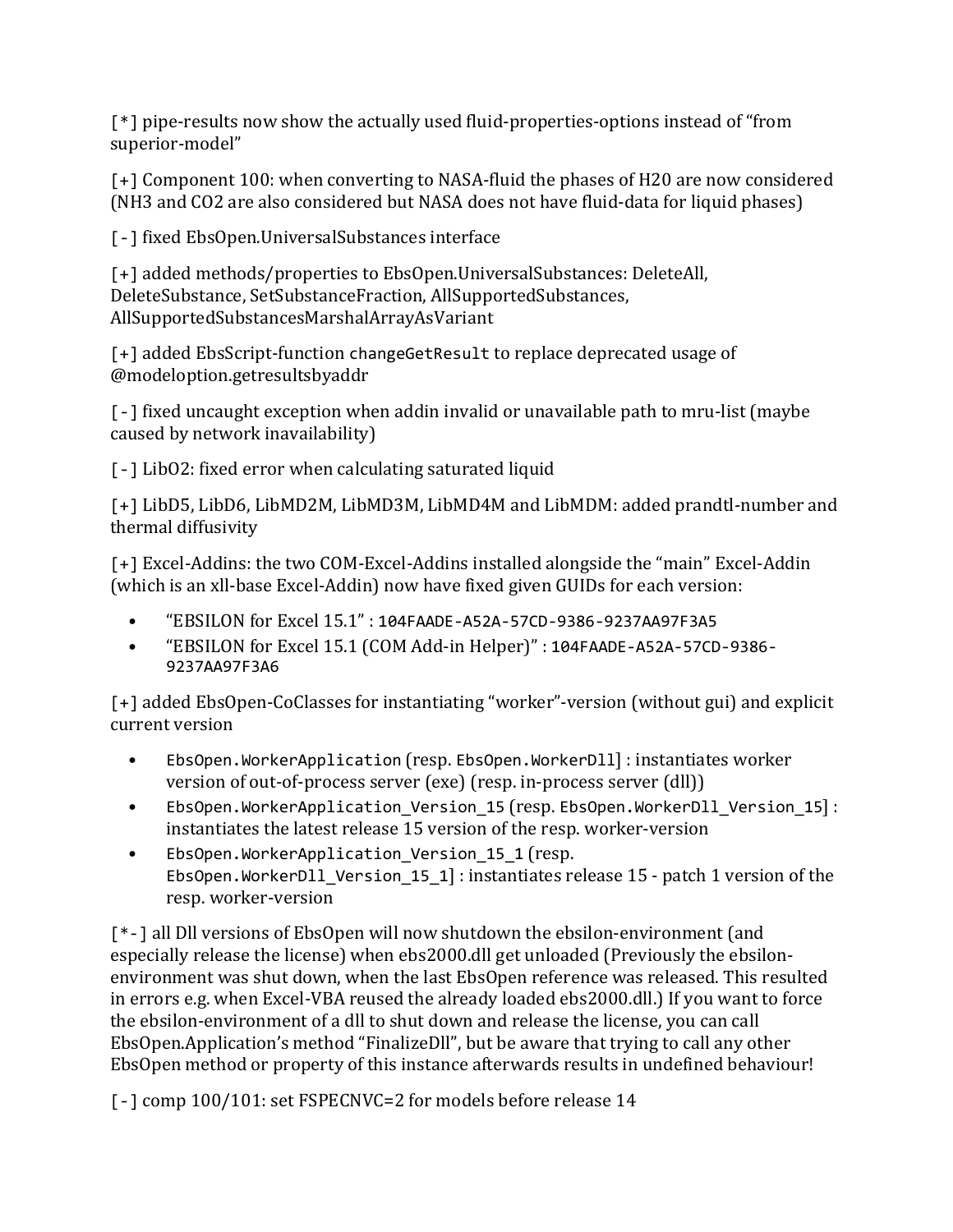[-] Miscellaneous minor bug fixes

#### **EBSILON®Professional Version 15.00 Patch-Historie**

#### **Legende**

- **[+]** Neues Feature
- **[\*]** Überarbeitetes Feature
- **[-]** Fehlerbehebung
- **[x]** Breaking change

#### **Version 15.03 (Patch 3)**

[-] Bauteil 1 (Randwert) und 33 (Startwert): Die Vorgabe der Drehzahl F auf einer mechanischen Welle wurde versehentlich auf eine ganze Zahl (in 1/min) gerundet. Behoben.

[\*] Bauteil 2 (Drossel) und 13 (Rohrleitung): Wenn das Bauteil mit einem Massenstrom nahe 0 ausgelegt werden soll, gibt es jetzt immer eine Warnung.

[\*] Bauteil 2 (Drossel) und 13 (Rohrleitung): Für den Konvergenztuning-Parameter DPDPNMAX wird jetzt auch die Option 'keine Limitierung' angeboten. Außerdem gibt es jetzt immer eine Warnung, wenn der Druckverlust durch diesen Parameter begrenzt wurde.

[-] Bauteil 7 (Kondensator): Im Modus FSPECPD = -1 wird in Teillast eine Druckvorgabe auf dem Dampfeintritt als Startwert verwendet. Wenn versehentlich zwei Druckmessstellen auf die Leitung gesetzt wurden, wurde im Auslegungsfall keine Doppelnennung gemeldet. Behoben.

[-] Bauteil 22 (Brennkammer): Im Modus FSPECP=1 (konstanter Druckverlust) wurde der Druckverlust stets auf 0 gesetzt. Behoben.

[-] Bauteil 23: Richtung von Anschluss 6 beim Import aus früheren Versionen korrigiert

[\*] Bauteil 24 (Kompressor): Bisher war es für die Konvergenz günstiger, die Temperatur am Eingang vorzugeben und am Austritt zu berechnen. Jetzt kann auch bei Vorgabe der Austritts- und Berechnung der Eintrittstemperatur ein genauso gutes Konvergenzverhalten erzielt werden.

[\*] Bauteil 33 hat nun als Standardoption, die Zusammensetzung auf der Leitungen NICHT vorzugeben. (Bauteil 1 setzt mit den Standardoptionen nach wie vor Zusammensetzung.)

[+] Bauteil 45 (Wertanzeige): FTYP=92: Prandtl-Zahl

[-] Bauteil 52 (Abscheider): Wenn in der Eintrittsleitung H2OB vorhanden war, das auf eine Leitung vom Typ Wasser abgeschieden wurde, wurde in manchen Fällen der Heizwert von Leitung 2 und der Wärmebedarf DQ nicht korrekt berechnet. Behoben.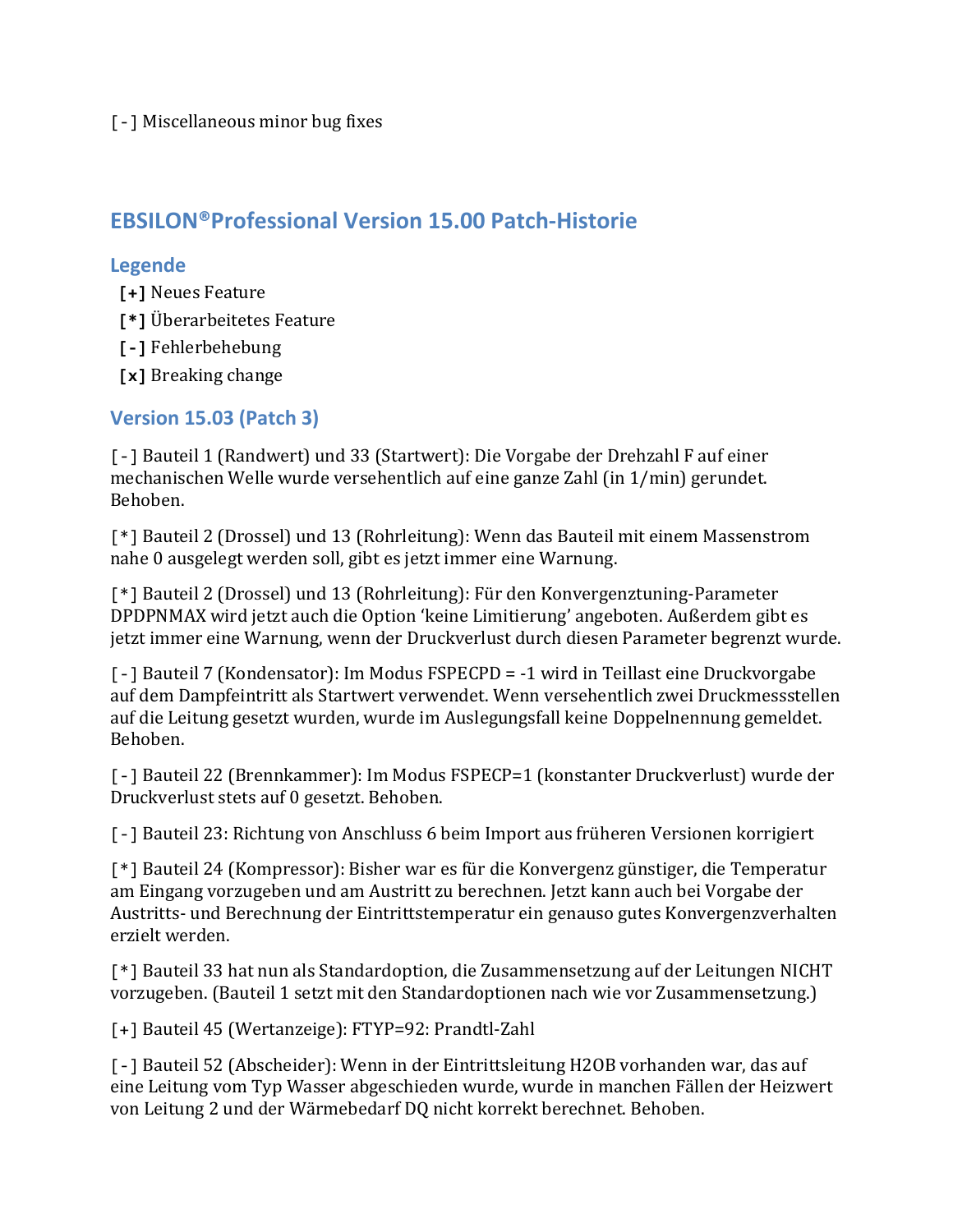[+] Bauteile 53 (Sättiger) und 54 (Trockner): Am Austritt kann jetzt zwischen Luft und Rauchgas umgeschaltet werden, wenn Luft oder Rauchgas eintritt. Bisher musste am Austritt dasselbe Fluid sein wie am Eintritt.

[+] Bauteil 82 (Brennstoffzelle): Als Brennstoff (Anschluss 4) kann jetzt statt Rohgas auch der Leitungstyp Gas verwendet werden.

[+] Bauteil 82 (Brennstoffzelle): An beiden Ausgängen (Anschlüsse 2 und 3) können jetzt die Leitungstypen Luft, Rauchgas, Rohgas oder Gas verwendet werden.

[-] Bauteil 82 (Brennstoffzelle): In bestimmten Fällen wurde die Tafeldifferenz nicht richtig berechnet. Dadurch können sich Änderungen in der Anoden-Austrittstemperatur ergeben.

[-] Bauteil 119 (Indirekter Speicher): Im Modus "2D-Gitter mit Crank-Nicolson-Algorithmus" und FINIT=1 (Erster Durchlauf) wurde ein Fehler in der Iteration der Speicherwandtemperatur behoben. Für existierende Modelle können Anpassungen in den Unter-Zeitschritt-Einstellungen (FTSTEPS, TISTEP) nötig sein, wenn Berechnungsfehler auftreten.

[\*] Bauteil 119 (Indirekter Speicher): Im Modus "Modell verwendet kombinierte numerische und analytische Methoden" wurde eine Verbesserung der Berechnung für den Fall, dass der Vorgabewert LAMADJ sich von 1.0 unterscheidet, eingebaut.

[+] Bauteil 119 (Indirekter Speicher): Für die Kernelexpression EALPHI (Wärmeübertragungskoeffizient zwischen Fluid und Speicherwand) ist jetzt möglich die Werte der Fluid- (T\_FLUID) und der Wandtemperatur (T\_WALL) als Argumente zu benutzen. Dies kann z.B. bei der Berechnung des Strahlungswärmeübergangs nötig sein

[+] Bauteil 134 (Gleichgewichtsreaktor): Am Austritt können jetzt auch die Leitungstypen Luft oder Rohgas verwendet werden.

[-] Bauteil 134 (Gleichgewichtsreaktor): Im Modus CALCMODE = 1 wurde die Differenz zwischen gesetztem Heizwert und berechnetem Heizwert doppelt angewendet. Im Falle eines Unterschieds zwischen beiden, ergab sich eine falsche Austrittstemperatur mit entsprechend abweichender Zusammensetzung. Behoben.

[\*] Begrenzung der Lösung: Bisher wurden nur die Grenzen aus den Modelleinstellungen beachtet. Jetzt werden für Drücke und Enthalpien auch Stofftafelgrenzen eingehalten, um das Konvergenzverhalten zu verbessern. Falls im Einzelfall eine Überschreitung doch notwendig sein sollte, kann dies durch das Bauteil 147 (Begrenzer) auf der entsprechenden Leitung angegeben werden.

[-] Bei Meldungen zu Bilanzverletzungen werden jetzt sowohl die absolute als auch die relative Größe der Verletzung angegeben. Außerdem wurden die Abfragekriterien verschärft, so dass es jetzt eher zu Warnmeldungen kommen kann.

[\*] Für die im Iterationsschritt berechneten Drücke und Enthalpien werden jetzt nicht nur die eingestellten Modellgrenzen, sondern auch Stofftafelgrenzen beachtet. Dadurch kann es zu Änderungen im Konvergenzverlauf kommen, was gegebenenfalls ein Änderung der Relaxation erforderlich macht.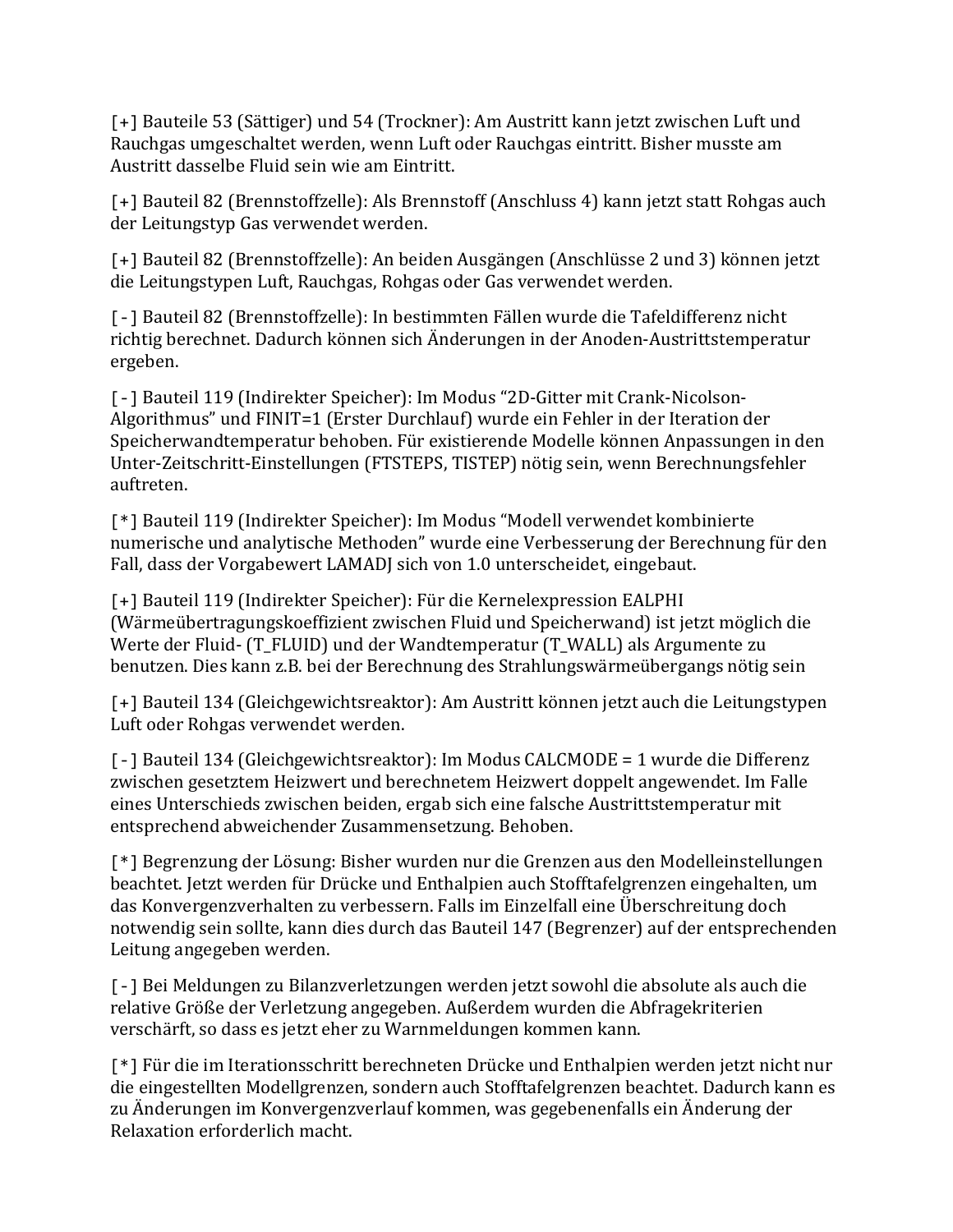[\*] Bei Zusammenführungen von FDBR-Leitungen mit unterschiedlichen Gas- bzw. Wasser- /Dampf-Formulierungen wird jetzt eine Warnung ausgegeben. Da Ebsilon in diesem Fall Ebsilon die Energiebilanz einhält, kommt es zu Ungenauigkeiten in der Mischungstemperatur.

[\*] Bei Vorgabe der Spannung, Stromstärke oder Frequenz auf falschen Leitungstypen gab es bisher eine harte Fehlermeldung. Da diese Vorgabe standardmäßig allerdings auf Nicht-Elektro-Leitungen ausgeblendet ist, war die Behebung des Fehlers eine gewisse Herausforderung für die Anwender. Der Fehler wurde deshalb zu einer Warn- bzw. Kommentarmeldung herabgestuft.

[-] Salzwassertafel: Bei Drücken oberhalb von 22.9 bar liegt die Siedetemperatur oberhalb der Temperaturgrenze der Tafel. Dieser Fehler wird jetzt richtig erkannt.

[\*] Fluide wie CO2, die unter Druck fest werden, haben auch oberhalb des kritischen Drucks einen Phasenübergang, nämlich vom überkritischen in den festen Zustand. Wenn man einen X-Wert in diesem Bereich setzen möchte, erhielt man bisher jedoch eine Fehlermeldung P>Pkrit. Behoben.

[+] Die Stoffwertfunktion cv (spezifische Wärmekapazität bei konstantem Volumen) wurde jetzt auch für die FDBR-Leitungen (Luft, Rauchgas, Kohle, Öl, Gas, Rohgas, benutzerdefiniertes Fluid) implementiert. Das führt zu anderen Ergebnissen in Bauteil 133, weil dieses Bauteil cv Wert für die Berechnung nutzt.

[-] Salzwasser: Beim Aufruf der Taupunktstemperatur gibt es jetzt eine Fehlermeldung. Da das Salz nicht mitverdampft, kann sich das Fluid nie vollständig im gasförmigen Zustand befinden, was aber Voraussetzung für den Tauunkt ist.

[+] Stoffwertfunktionen:

- Auch auf FDBR-Leitungen steht jetzt eine Funktion für die Prandtl-Zahl zur Verfügung. Die Berechnung erfolgt analog zu anderen Transportgrößen durch einen Zugriff auf eine geeignete Funktion aus LibHuGas, LibIdGas oder LibIdGasMix. Für Substanzen, die in diesen Bibliotheken nicht enthalten sind, kann die Prandtl-Zahl nicht berechnet werden. Unter Umständen ist dies jedoch mit der NASA-Bibliothek möglich.
- Feuchte-Luft-Leitungen / LibHuAir: es steht nun auch der Funktionsaufruf T(p, T\_Feuchtkugel, x\_Wasser) zur Verfügung

[-] Salzwasser: Es gibt jetzt eine Fehlermeldung bei der Verdampfung, wenn die Salzkonzentration in der zurückgebleibenden flüssigen Phase die maximale Konzentration XIMAX der Stoffdatentafel überschreitet.

[-] falscher TREND-Fluid-Name "13butadien" in "13butadiene" geändert

[+] Registrierung pro Benutzer für ebs2000.dll hinzugefügt: Verwendung "regsvr32 /n /i:user .\ebs2000.dll"

[-] html-Tabellen: Absturz behoben, wenn "rowspan" unter das Ende der Tabelle geht; Zeichnen von HTML-Tabellen bei Kombination von "rowspan" und "colspan" korrigiert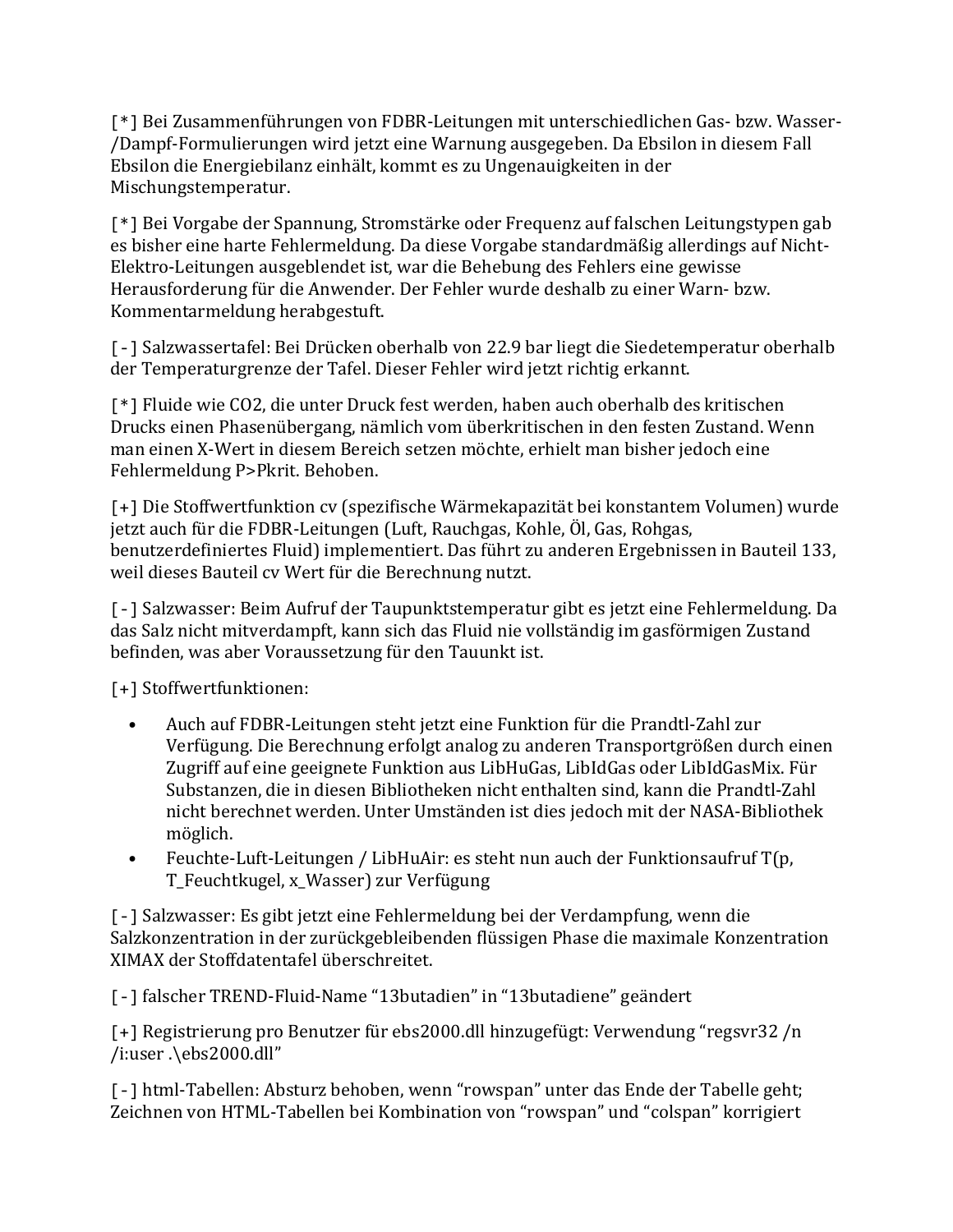[-] Auswahl von Elementen in der Combobox für PV-Module korrigiert

[-] Hervorhebung bei Spezifikationswerte-Feldern entfernt, wenn Daten geerbt wurden und der Text vollständig ausgewählt war

[-] EbsScript-Editor: Textsuche mit "Nur ganze Wörter" korrigiert, wenn Text mehrmals in einem Wort vorkam

[-] Absturz beim Ändern der Sprache der Oberfläche behoben, während ein Flüssigkeits-Eigenschafts-Diagramm sichtbar ist

[+] Bearbeiten/Anzeigen von Kennlinien/Ergebnis-Arrays: "Marker"-Optionen zum Kontextmenü des Kurvendiagramms hinzugefügt. Es ermöglicht entweder die Auswahl eines der Standardmarker oder die Angabe benutzerdefinierter Marker-Optionen. Die Marker-Auswahl wird für Kennlinien- und Ergebnis-Array-Plots getrennt gehalten, beide Einstellungen werden in der Registry gespeichert.

[\*] Profilabhängige Daten-Dialog überarbeitetet:

- Profil- und Bauteildaten befinden sich jetzt im selben Dialog
- Dialoggröße ist veränderbar
- Profil-/Komponentendatenansichten können mit Splitter in der Größe geändert werden
- Profil-/Komponentendatenspalten können per Drag & Drop und über das Kontextmenü [un]sichtbar gemacht werden
- "Gleiche Werte als vererbt ansehen"-Option erlaubt nur effektiv unterschiedliche Werte anzuzeigen
- Komponentendaten für eine ganze Komponente können über das Kontextmenü als vererbt gesetzt werden

[-] Falscher gelber Hintergrund des NPHAS-Ergebniswerts korrigiert

[-] Falsches Umschalten von Checkboxen in mehrfach selektierten List-Control-Elementen korrigiert

[-] Umbenennung von benutzerdefinierten Vorgabewertdatensätzen behoben

[-x] Anzeige bei Wertekreuzen geändert: Ergebnisse von Komponenten werden nun nur noch aus dem aktiven Profil angezeigt (zuvor zeigten Wertekreuze von übergeordneten Profilen geerbte Komponentenergebnisse an)

[-] Behoben: Erzeugung nicht verbundener Leitungen beim Doppelklicken von Bauteilverbindungen in einem bestimmten Abstand

[-] Die Objektleiste unterstützte das Scrollen bei großen Modellen mit mehr als 32768 Objekten nicht

[+] Eintrag "Wertetabelle bearbeiten…" im Kontextmenü von Komponenten hinzugefügt

[\*] Angabe der Gruppierungs-Definition von Spezifikations-/Ergebnis-Werten in Makro-Objekten meldet jetzt Syntax-Fehler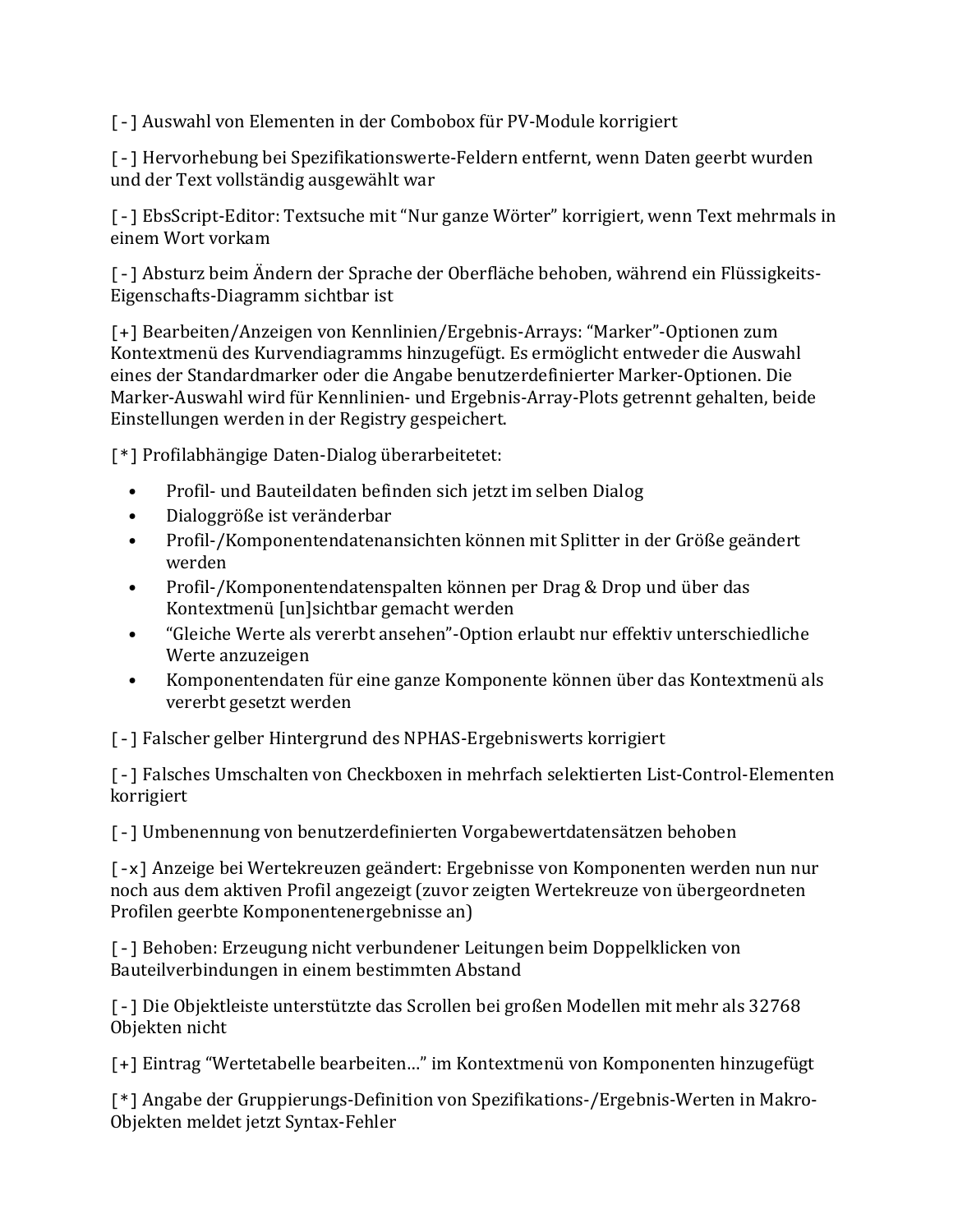[\*] Knopf-Objekte melden jetzt einen Fehler (über eine Message-Box und die Meldungen-Leiste), wenn ein ausgelöstes EbsScript nicht gefunden werden kann oder zu einem Kompilierungs- oder Laufzeitfehler führt

[\*] Das Allgemeine-Einstellungen-Eigenschaftsblatt ist jetzt in der Größe veränderbar. Es gibt auch Tooltips für Optionen, die über EbsScript zugänglich sind.

[\*] Auto-Save ermöglicht nun zusätzliche Optionen:

- Angabe des Ordners zum automatischen Speichern (Standardordner ist %LocalAppData%\EBSILONProfessionalAutoSaved)
- Festlegen der Bereinigungsstrategie für automatisch gespeicherte Dateien

Bitte beachten: Wenn Ebsilon beim Öffnen eines Modells auf einen Fehler stößt, wird die Bereinigungsstrategie sofort auf "nie" gesetzt, um nicht versehentlich eine automatisch gespeicherte Version der defekten Datei zu löschen. Sie können die vorherige Bereinigungsstrategie manuell unter "Allgemein-Optionen -> Benutzeroberfläche -> Speichern" wieder aktivieren.

[-] Automatisches Speichern deaktiviert, wenn Ebsilon über Automatisierungsschnittstellen ausgeführt wird (beim Ausführen von EbsOpen.Application wurde das automatische Speichern aktiviert und konnte nicht durch Registrierungseinstellungen deaktiviert werden)

[+] Zeitreihen:

- zu EbsOpen hinzugefügt:
	- Comp.TransientState
	- TimeSeries.
		- ReadRowFromModel
		- WriteRowToModel
		- InitHeaderEx
		- CheckInput
		- CalculateEx
		- InsertColumn
		- AppendColumn
		- DeleteColumn
		- InsertRow
		- AppendRow
		- DeleteRow
- zu EbsScript hinzugefügt: tsReadRowFromModel, tsWriteRowToModel, tsCheckInput, aktualisiert tsCalculate, tsInitHeader
- TimeSeriesCalculationFlags hinzugefügt, um die Zeitreihenberechnung zu steuern, wenn sie von EbsScript tsCalculate / EbsOpen TimeSeries.Calculate aufgerufen wird

[+] EbsOpen TimeSeries TableData-Zugriff: Parsen des Excel-ähnlichen Bereichs korrigiert; interne Tabelle wächst jetzt automatisch, wenn Daten zugewiesen werden, die über den aktuelle Tabellenbereich hinausgehen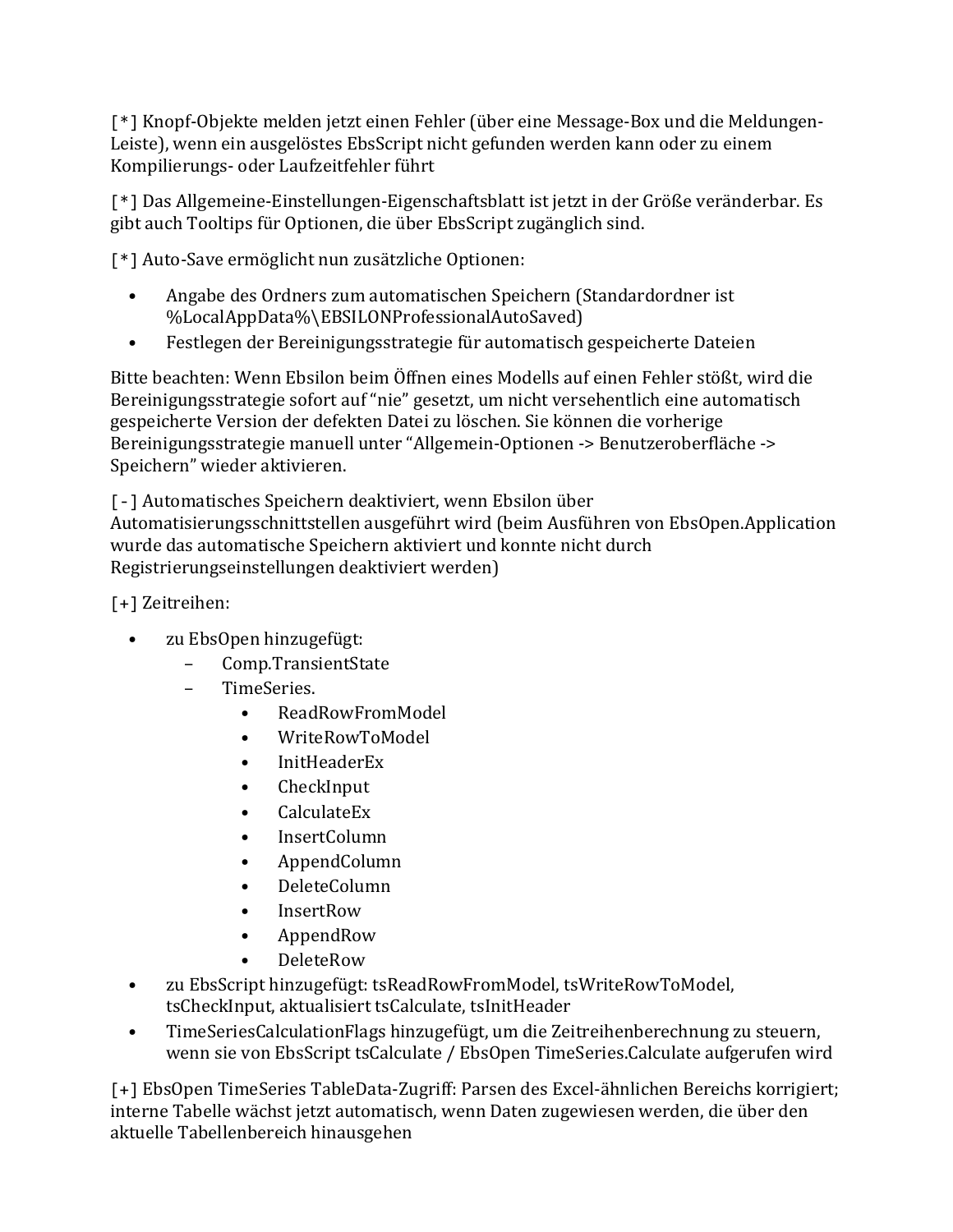[+] EbsOpen: - Interfaces/Methoden zum Festlegen/Ändern der Spezifikations- /Ergebniswerte/Kennlinien/Arrays/Matrizen hinzugefügt: IUserEbsValueType[s], IUserCharlineType[s], IUserEbsMatrixType[s] und erweitertes IFlagAlternative[s] - Beispielmodell EbsScript\_change\_macro\_interface.ebs hinzugefügt

[+] "use color alternation"-Flag für Pipes in der Eigenschaftenleiste (Layout) hinzugefügt, auch "usecoloralternation"-Eigenschaft für Pipes in EbsScript und EbsOpen hinzugefügt

[-] Fehler beim Aufrufen von xui-Callback zum Abrufen der Dimension von Spezifikations- /Ergebniswerten behoben

[-] benutzerdefinierte Komponentenberechnung über die dll-Schnittstelle (ebsuser/xuicalc) unterstützt nun globale Parameter "a1", "a2" … und lokale Parameter "b1", "b2", … in den Gleichungen

[+] EbsOpen Model-Interface: Methoden Model.GetExpressionValue / Model.SetExpressionValue zum Lesen / Schreiben von Werten mit Zugriff durch EbsScript-Ausdrücke hinzugefügt

[+] Zugriff auf elektrische Phasen und -Phasenverschiebung durch EbsScript und EbsOpen hinzugefügt

- EbsOpen: FluidData.ElectricPhases und FluidData.ElectricPhaseShift hinzugefügt
- EbsScript: "electric\_phases" und "electric\_phase\_shift" zum FluidData-Record hinzugefügt (vgl. Interface-Unit @fluid)

[-] "phi" wurde aus dem FluidData-Record entfernt, da es als Massenanteil von Wasser und nicht als relative Feuchtigkeit interpretiert wurde. Die relative Luftfeuchtigkeit kann nicht direkt angegeben werden. Lediglich der Massenanteil des Wasser kann direkt angegeben werden (welcher aus der relativen Feuchte mit Hilfe von Stoffwertfunktionen berechnet werden kann).

[-] die Sichtbarkeit von Alarmfeldern kann nun über EbsScript geändert werden ("visible"- Eigenschaft von Alarmfeldern). Bitte beachten Sie, dass ein Alarmfeld nur sichtbar ist, wenn seine "visible"-Eigenschaft "true" ist und es für seinen aktuellen Status sichtbar ist.

[+] Kernel-Scripting Code-Bausteine bei neu eingefügte Bauteile 93 hinzugefügt

[-] Verschiedene kleinere Fehlerbehebungen

#### **Version 15.02 (Patch 2)**

[+] NASA-Fluid: es sind jetzt Funktionen für die Transporteigenschaften für NASA-Fluid verfügbar (nur für Substanzen der Mischung, die im gasförmigen Zustand sind und die in NASA Technical Memorandum 4647 aufgelistet sind). Diese enthalten: dynamische und kinematische Viscosität, Wärmeleitfähigkeit, Prandtl-Zahl.

[\*] Wärmetauscher mit NASA-Fluid und Universalfluid: Da im Fluid keine automatische Phasengleichgewichtsberechnung erfolgt, wird der Gültigkeitsbereich der Stoffdaten für eine bestimmte Zusammensetzung durch die Phasengrenzen bestimmt. Da der Gültigkeitsbereich bisher streng eingehalten wurde, konnte bei diesen Fluid eine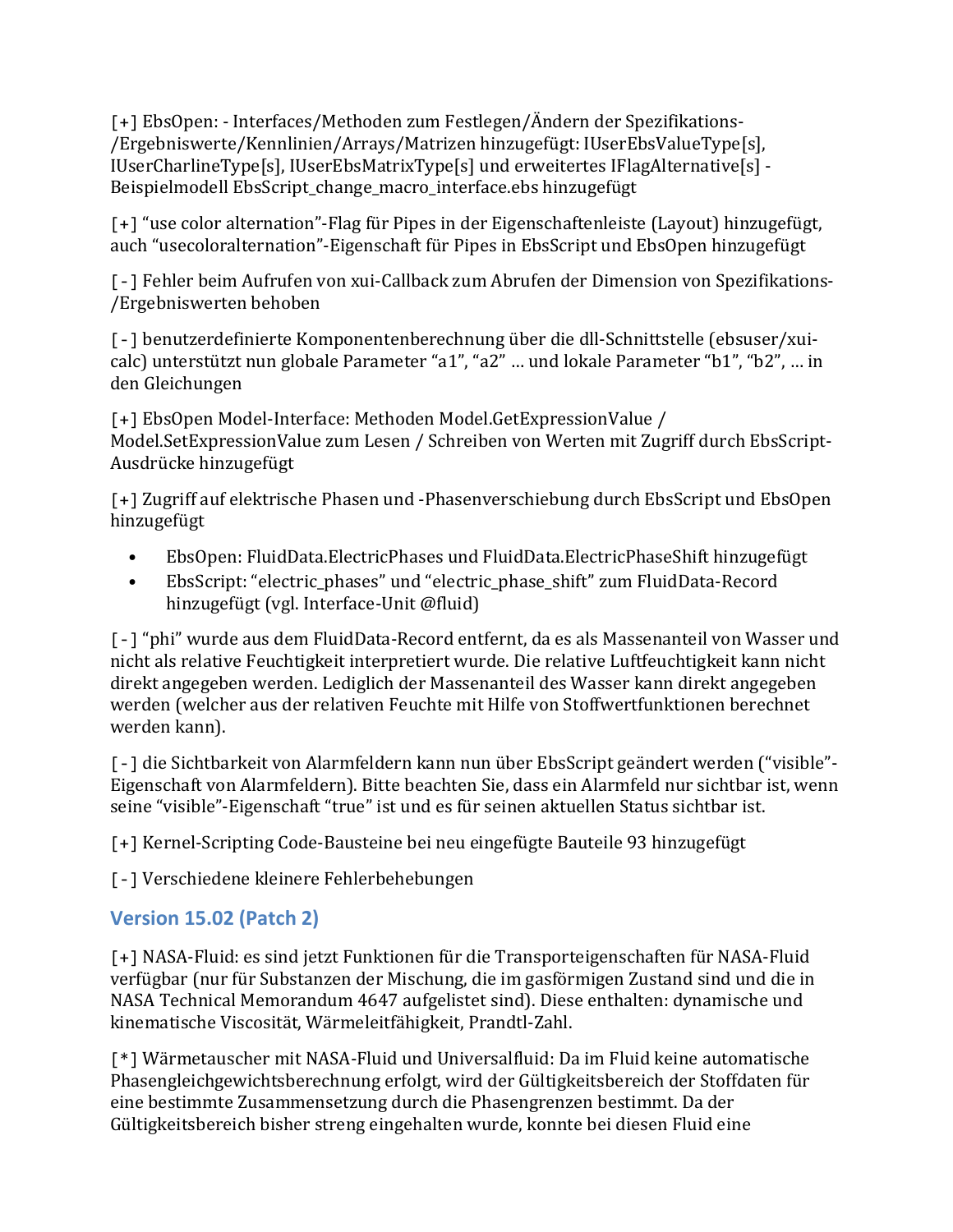Wärmeaustausch über die Phasengrenze hinweg nicht modelliert werden. Dieses Verhalten wurde geändert, d.h. es können jetzt auch Temperaturen außerhalb des Gültigkeitsbereichs auftreten. In diesem Fall wird jedoch eine Warnung ausgegeben, und man kann beispielsweise durch ein Bauteil 134 (Gleichgewichtsreaktor) das korrekte Gleichgewicht ermitteln.

[-] Salzwasser: Bei der Überprüfung des Gültigkeitsbereichs wurde bisher mit einer festen unteren Grenze gearbeitet. Tatsächlich stellt aber die Schmelzkurve des Eises die untere Grenze da. Dadurch wurden bestimmte Zustandspunkte noch als zulässig angesehen, bei denen das Salzwasser bereits gefroren ist. Behoben.

[\*] Regler für Elektroleitungen: Frequenz, Spannung und Leistung werden intern auf Massenstrom, Druck und Enthalpie abgebildet. Als Startwerte für Regler mussten bisher die internen Größen verwendet werden. Jetzt ist auch die direkte Nutzung von F, V und Q möglich.

[\*] Bauteile 1 und 33 (Rand- bzw. Startwert): Der Schalter FNCV wird jetzt nicht mehr verwendet. Bisher gab es eine Überlappung von FNCV und FNCVSRC, die zu unerwartetem Verhalten führte: Wenn FNCV auf 3 ("immer aktualisieren") und FNCVSRC auf 1 ("Vorgabewert NCV verwenden") stand, wurde beim Aufruf einer Berechnung der vom Benutzer eingetragene Wert für NCV durch den berechneten Wert überschrieben, was zum selben Ergebnis wie FNCVSRC=0 ("aus Zusammensetzung berechnen") führte.

[-] Bauteile 1 und 33 (Rand- bzw. Startwert): Der Ergebniswert HPV (Verschiebungsenergie) wurde im Fall VEL=0 falsch berechnet. Behoben.

[\*] Bauteil 5 (Dampferzeuger): FSPEC bei nicht angeschlossener Zwischenüberhitzung: Bisher wurde es stillschweigend toleriert, wenn in FSPEC "T4 von außen gegeben" eingestellt war, aber an Anschluss 4 gar keine Leitung angeschlossen war. Da dies jedoch zu Problemen bei der Validierung geführt hat, gibt es jetzt auch in der Simulation schon eine Warnung. Die Validierung wird dann mit einer Fehlermeldung abgebrochen.

[-] Bauteil 22, 40, 41 (Verbrennungsbauteile bzw. Gasturbine): Der Ergebniswert NOPRO wird bei diesen Bauteilen jetzt wie bei Bauteil 21 und beim Leitungswert NOXM mit einer Normdichte für NOX von 2.05204 kg/m<sup>3</sup> (entspricht NO2 bei 1.013 bar und 0°C) statt wie bisher mit 2.05 kg/ $m^3$  umgerechnet.

[-] Bauteil 22 und 41 (Verbrennungsbauteile): Es wird jetzt eine Fehlermeldung ausgegeben, wenn am Brennstoffeingang keine Leitung angeschlossen ist. Bisher gab es lediglich die Fehlermeldung "fehlender Massenstrom".

[-] Bauteil 36, 48 und 144 (Signalübertrager): Manche Bauteile (beispielsweise Bauteil 9 (Entgaser)) verfügen über sogenannte Nebenleitungen (bei Bauteil 9 der Nebenkondensateintritt am Anschluss 4), bei denen keine Fehlermeldung ausgegeben wird, wenn auf der Leitung Massenstrom, Druck oder Enthalpie nicht definiert werden. Stattdessen werden Default-Werte gesetzt (beispielsweise M=0 und H=0). Die Default-Werte dürfen jedoch nicht gesetzt werden, wenn ein anderes Bauteil den entsprechenden Wert setzt, da es sonst zu einer Doppelnennung kommt. Leider wurde es bisher nicht erkannt, wenn der Wert über einen Signalübertrager auf die Leitung kam. Es wurde dann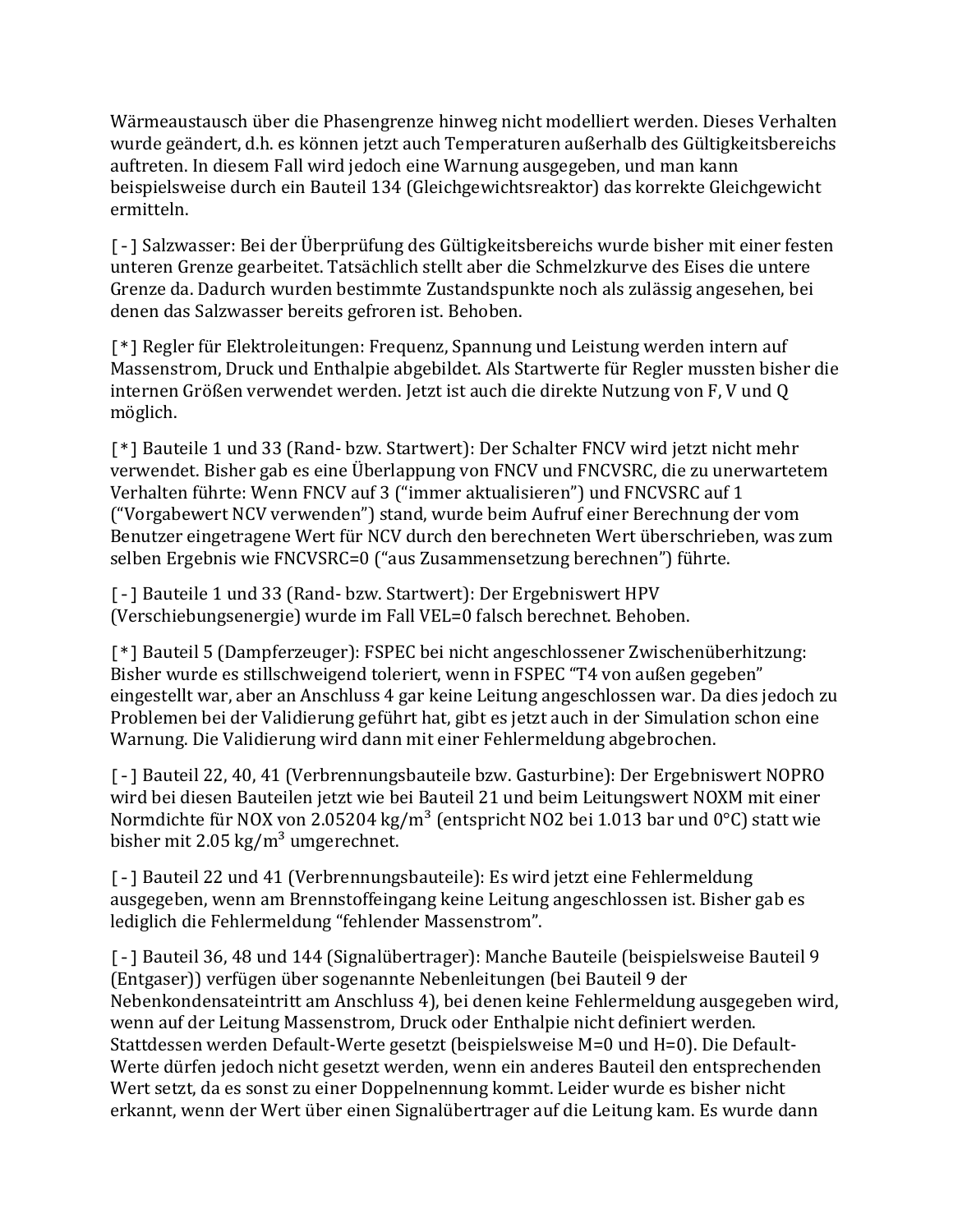trotzdem ein Defaultwert gesetzt, was dazu führte, dass eine Doppelnennung gemeldet wurde.

[-] Bauteil 38 (Einspritzung): Bei sehr kleinen Massenströmen (< 10^-4 kg/s) ergab sich eine falsche Austrittstemperatur, weil die Tafeldifferenz nicht richtig berechnet wurde. Behoben.

[-] Bauteil 38 (Einspritzung): Für die Berechnung der Tafeldifferenz wurde im Modus FTABC=1 für den gasförmigen Anteil stets der Partialdruck des Gases verwendet. Dies ist aber nur dann sinnvoll, wenn Flüssigkeit und Gas im Gleichgewicht vorhanden ist. Wenn gar keine flüssige Phase vorhanden ist, handelt es sich um einfache Mischung zweier Gase, bei der der Systemdruck relevant ist. Behoben.

[-] Bauteil 38 (Einspritzung): Die Beschreibung der Ergebniswerte XL2 und XIL2 wurde präzisiert: "flüssig" wurde durch "kondensiert" ersetzt, da bei H2O und CO2 an dieser Stelle auch die feste Phase bei den Ergebniswerten enthalten ist. Außerdem werden die Werte in mehr Fällen als früher berechnet.

[-] Bauteil 45 (Wertanzeige): Der Siededruck (FTYP=51) wurde nicht angezeigt, wenn der kritische Druck auf dem Fluid nicht definiert war. Behoben.

[\*] Bauteil 45/46 (Wertanzeige/Messwert): Die für FTYP=44 erforderlichen Umrechnungen für die O2- und H2O-Konzentration sind nur auf Leitungen möglich, auf den die Zusammensetzung vorgebbar ist. FTYP=44 kann jetzt auch auf anderen Leitungen verwendet werden. Allerdings erfolgt in diesem Fall nur eine Umrechnung auf Normdruck und Normtemperatur. Auf Logikleitungen ist eine Verwendung von FTYP=44 allerdings nicht möglich, da keine Stoffdaten vorhanden sind.

[-] Bauteil 90 (Kessel: Feuerraum): Der Ergebniswert TRAD wurde nicht von Kelvin in Celsius umgerechnet. Behoben.

[-] Bauteil 108 (Elementarzerleger): Unterstützung für fehlende LibSecRef-Fluide hinzugefügt (CHKO2, LiCl and ammonia-water), Formula für K2CO3 korrigiert

[-] Bauteil 118 (direkter Speicher): Der Vorgabewert QLOSSR hatte in der Eingabemaske die falsche Einheit kW/kgK. Sie wurde in kW/K korrigiert. Dies hat keine Auswirkung auf die Berechnung. Diese erfolgt - wie in der Hilfe beschrieben - gemäß QLOSS = QLOSSR*( 0.5*  (TSTO+TNEW) - TAMB ) \* TIMEINT.

[-] Bauteil 122: Verbesserung der Design/Off-design Konsistenz bei einer kondensierenden Turbine, wenn im Design Mode H2 extern gesetzt wird (FETAD=2).

[-] Bauteil 126 (Transienter Wärmetauscher): Die Kernel-Expressions ERHOBW (Brückenwand-Werkstoffdichte), ERHOOW (Außenwand-Werkstoffdichte), ELAMBW (Brückenwand-Wärmeleitfähigkeit) wurden nicht korrekt ausgewertet. Behoben.

[-] Bauteil 162 (Electrokessel): neue Standardansicht mit Elektroblitz hinzugefügt

[-] Wärmeleitfähigkeit und Viskosität: bei Verwendung der VDI4670 und der LibHuGas gab es in bestimmten Fällen fehlerhafte Ergebnisse für Wärmeleitfähigkeit und Viskosität. Behoben.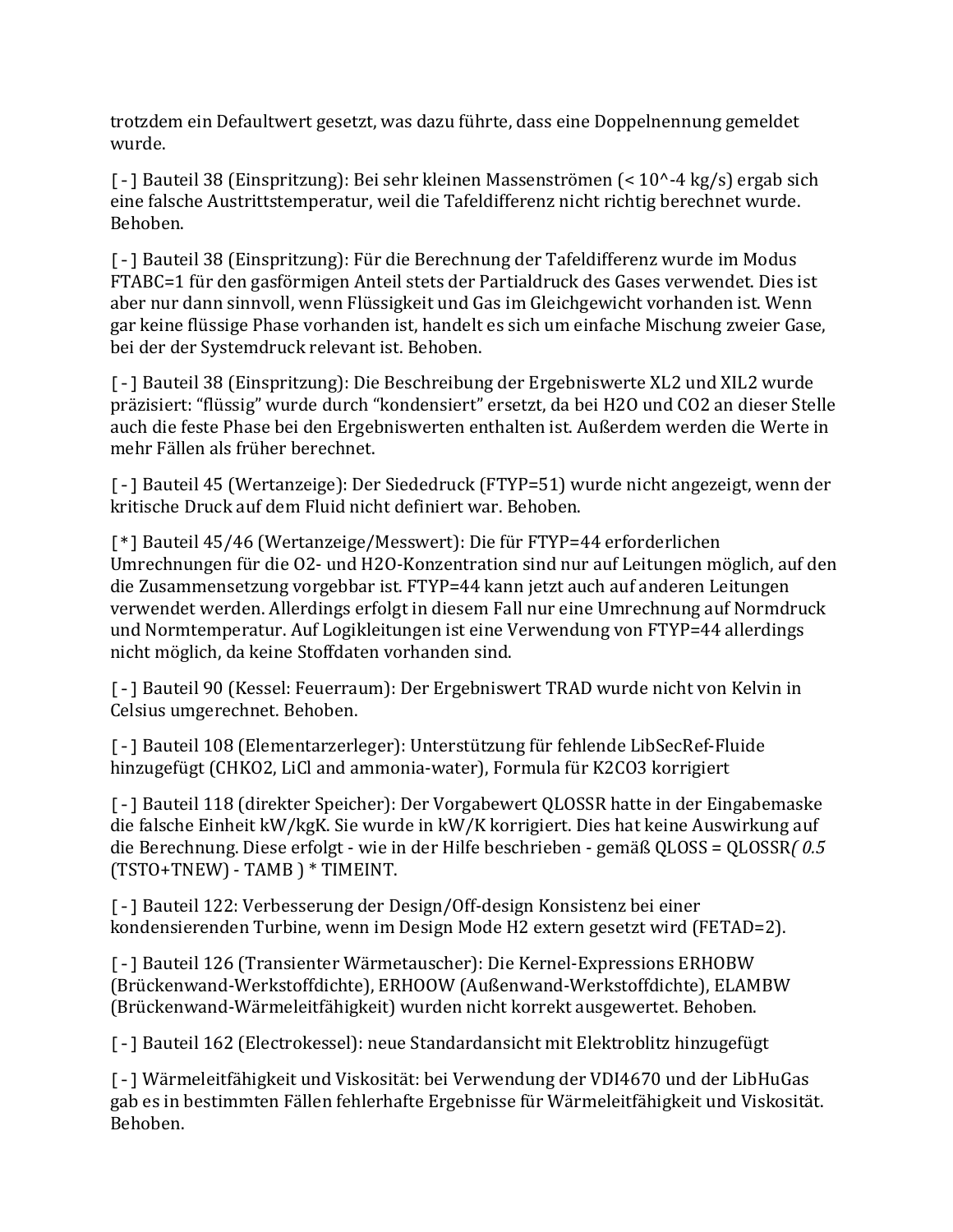[\*] Spezifische Wärmekapazität: Im 2-Phasen-Gebiet ist diese nicht definiert. Da es jedoch vorkommen kann, dass sich ein Fluid zwar nicht im 2-Phasen-Gebiet befindet, aber im Laufe der Iteration Zustände im 2-Phasen-Gebiet durchlaufen werden, hat es sich aus numerischen Gründen als sinnvoll erwiesen, in diesem Bereich zwar einen Fehlercode zu setzen, trotzdem aber einen sinnvollen Wert zu liefern, der einen glatten Übergang in die gültigen Bereiche erlaubt. Dies war bereits für einige Gemische implementiert und ist jetzt erweitert worden auf die LibAmWa, die LibWaLi sowie auf Gemische fest/flüssig bei der LibIce.

[+] Stoffdaten für Paratherm CR, GLT, HE, HR, LR, MR und NF zu Oel/Schmelze Fluidtyp hinzugefügt (hat ein besseres Fitting als Paramtherm-Fluide mittels CoolProp Incompressible-Fluid)

[-] FDBR-Fallback: Wenn die gewählte Stoffwertbibliothek einen Fehler liefert, verwendet Ebsilon in vielen Fällen FDBR als Fallback. Leider wurde dieses Fallback auch verwendet, wenn die von der Stoffwertbibliothek gemeldeten Fehler gar nicht relevant waren. Dies wurde behoben. Dadurch werden in Fällen, wo bisher irrtümlicherweise die FDBR-Ergebnisse verwendet wurden, jetzt die Werte der eingestellten Bibliothek verwendet. Falls dies unerwünscht, können durch Umstellen auf FDBR wieder die alten Werte reproduziert werden.

[+] Warnung hinzugefügt, wenn der Dialog zum Übernehmen berechneter Nenn- /Spezifikationswerte aufgrund des nicht interaktiven Modus nicht angezeigt werden kann (z. B. wenn eine Berechnung über EbsScript oder EbsOpen ausgeführt wird)

[+] Das Flag "Alle Vorgabewerte kopieren" im Dialogfeld zur Übernahme lokaler Auslegungsdaten wird nun im Modell gespeichert und serialisiert

[-] Fehler beim Auswerten von Ausdrücken mit Platzhaltern behoben (z. B. bei Verwendung benutzerdefinierter Layer)

[-] EbsScript: Wiederholte Aktualisierung der Objektleiste beim Debuggen von EbsScripts behoben

[+] Allg.-Einstellungen->Berechnen->Allgemeines (bzw. Modell-Einstellungen->Simulation- >Benachrichtigungen) erlaubt es einzustellen, unter welchen Bedingungen die Messagebox und die Fehlerleiste nach einer Berechnung angezeigt werden

[+] EMS-Lizenz-Server: auf Versionsnummer 4 aktualisiert; Lizenzen für SR-Produkte werden nun auch unterstützt

[-] EbsScript-Editor: Einfgen von Unicodezeichen korrigiert (z.B. Kanjis)

[\*] Wärmeleitfähigkeit: Im 2-Phasen-Gebiet ist diese nicht verfügbar. Da es jedoch in manchen Berechnungen (z.B. transiente Wärmeübertragung) benötigt werden kann, wird in diesem Bereich zwar ein Fehlercode gesetzt, jedoch wird ein interpolierter Wert in der Berechnung verwendet. Dies war bereits für einige Gemische implementiert und ist jetzt erweitert worden auf LibIce.

[-] Verschiedene kleinere Fehlerbehebungen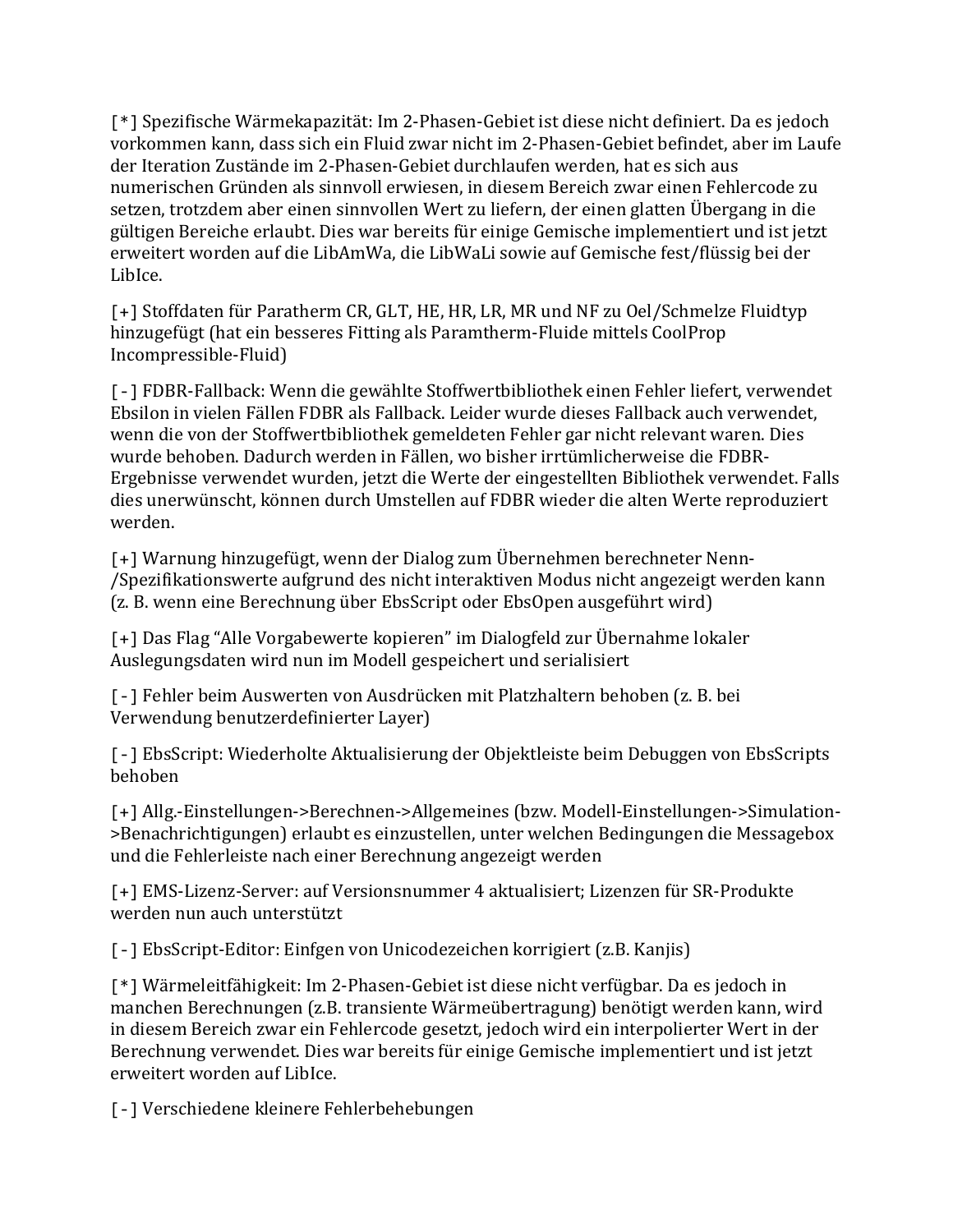#### **Version 15.01 (Patch 1)**

[\*] Release-Notes Version 15: Leider wurde in den Release-Notes vergessen darauf hinzuweisen, dass sich mit der Vereinheitlichung und Erweiterung des FSUBST-Schalters von 86 auf über 2000 Einträge im Bereich der Substanzen 37 bis 86 Änderungen in der Reihenfolge ergeben haben. Betroffen sind die Regler (Bauteile 12, 39, 69) sowie Wertanzeige (45) und Messwert (46). In der Oberfläche erfolgt eine automatische Konvertierung beim Laden einer älteren Schaltung mit Release 15, ebenso beim Abspeichern aus Release 15 im Release 14-Format, so dass sichergestellt ist, dass sich das Bauteil stets auf dieselbe Substanz bezieht. Sollte jemand jedoch in einem EbsScript dem Schalter FSUBST direkt Zahlenwerte zugewiesen haben, wird empfohlen, die betroffenen Skripte darauf zu überprüfen, ob die richtigen Substanzen verwendet werden.

[-] Wärmetauscher: Bei Zweiphasenfluiden im überkritischen Bereichen hat in bestimmten Fällen die Pinchpoint-Überprüfung nicht richtig funktioniert. Behoben.

[x] Wärmetauscher: Bei ausgeschalteten Wärmetauschern wird der Identifikationsmodus jetzt grundsätzlich deaktiviert. Bisher war das Verhalten in diesem Fall nicht einheitlich. Bei Schaltungen, bei denen bei einem ausgeschalteten Wärmetauscher die Austrittstemperatur von außen gegeben ist, kommt es dadurch jetzt zu einer Doppelnennung in der Enthalpie.

[+] Stoffwerte-Tafeln-Dialog um Feststoff-Eigenschaften erweitert: Im Dialog Stoffwerte-Tafeln (zu finden unter Extras - Werkzeuge) sind jetzt Feststoff-Eigenschaft-Funktionen verfügbar.

[+] Bauteil 7 (Kondensator) kann jetzt auch bei der HEI-Methode mit Salzwasser betrieben werden

[-] Bauteil 8 (Pumpe): Wenn an Anschluss 3 keine Welle angeschlossen war, konnte es unter Umständen bei der Validierung zu einer Singularität bei der Matrixlösung kommen. Behoben.

[x] Bauteil 6,23,58: Schalter FQ: die veraltete Einstellung "Berechnung in umgekehrte Richtung wie die Darstellung" führt jetzt zu einer Fehlermeldung. Bitte den neuen Wellen-Anschluss verwenden, um einen Energiestrom in entgegengesetzer Richtung zu modellieren.

[\*] Bauteil 50,96 (Vergaser): Der Ergebniswert RQCQC wurde in "Kaltgaswirkungsgrad" umbenannt

[+] EbsOpen Funktion solidMaterialProperty: eine neue Funktion solidMaterialProperty wurde in EbsOpen als Mitglied von ComputationTool implementiert. Die Funktion-Schnittstelle ist analog zu der gleichnamigen EbsScript-Funktion.

[+] EbsScript InterfaceUnit SolidMat: eine neue EbsScript-InterfaceUnit SolidMat wurde eingefügt. Man kann die Funktion solidMaterialProperty benutzen um die Feststoffeigenschaften (z.B. Dichte, Wärmekapazität) für gegebene Werkstoffe und Temperaturen zu berechnen.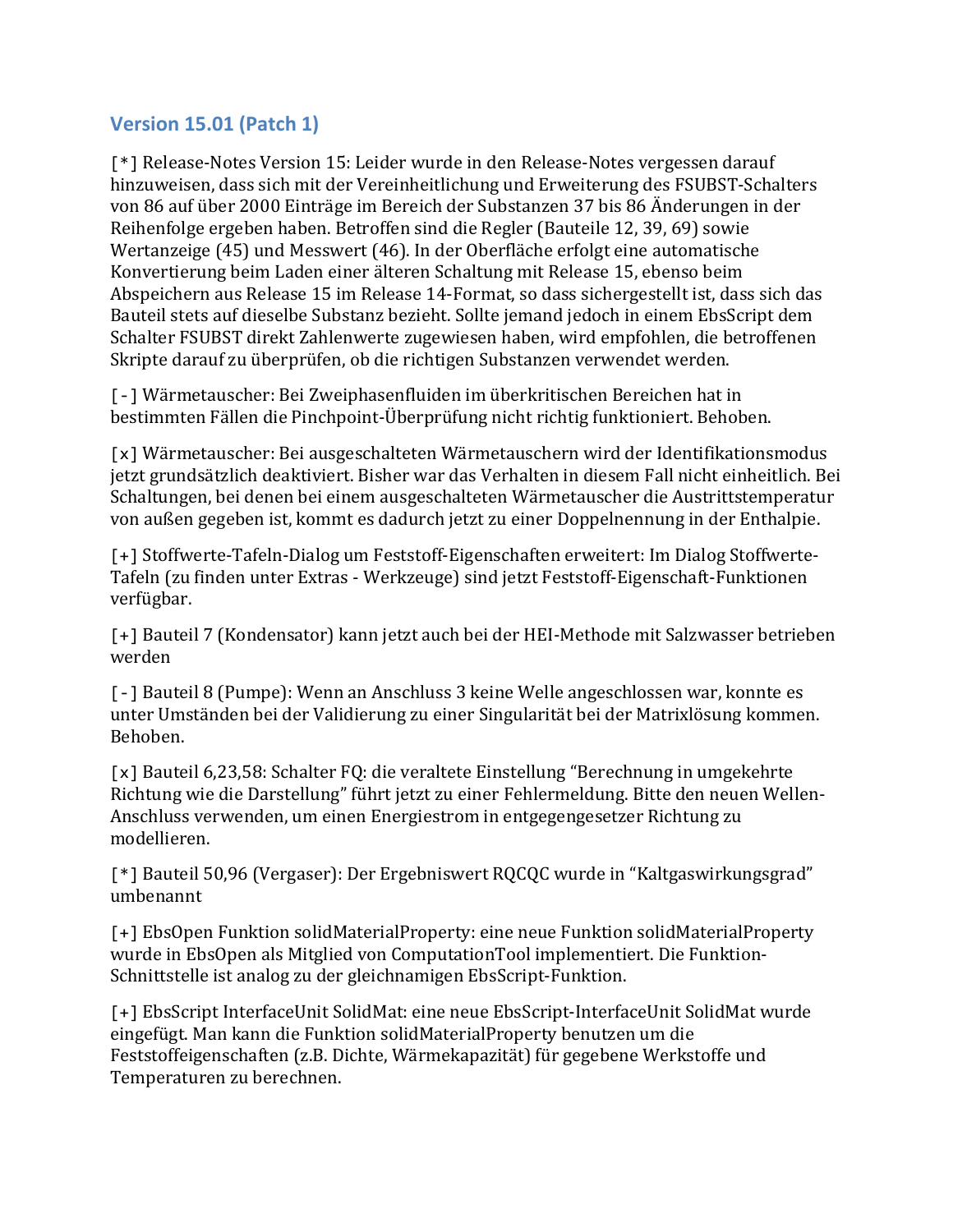[+] Optimierer Ausgabe-Datei: Eine Ausgabe-Datei für die Ausgabe-Konsole des Optimierers wurde eingefügt. Der Benutzer kann den Pfad und den Namen dieser Datei unter "Allgemeine Einstellungen" - "Pfade" setzen.

[-] Bauteil 134 (Gleichgewichtsreaktor): Bei Reaktionstemperaturen unter 25°C wurden Verbindungen, deren Mindesttemperaturen bei 25°C lag, fälschlicherweise aufgespalten (z.B. ZnO in Zn und O2). Behoben.

[-] Transiente Erweiterung des Bauteils 9: Inkorrekte Berechnung der Konfiguration von Behälter mit Entgaserkopf - FGEOM=1 - wurde korrigiert.

[\*] Transiente Erweiterungen der Bauteile 9, 20 und Bauteil 160: eine genauere Zeitdiskretisierung wurde implementiert.

[+] Bauteil 124 (Wärmetauscher mit Phasenübergang): Erweiterung der zulässigen Fluidtypen: Auf beiden Seite sind jetzt alle realen Fluide möglich.

[+] Bauteil 100 (Fluid-Konverter): Erweiterung auf andere Ziel-Fluide (bisher nur Universalfluid), Korrektur eines Fehlers bei der Berechnung der Austrittstemperaturen

[+] Bauteile 88, 89 und 91 (Kesselbauteil): Erweiterung auf "echten" Fluide

[+] Bauteil 9: Ein neuer transienter Rechen-Modus FSPIN=2 wurde eingeführt. In diesem Modus müssen alle Massenströme (auch M3) vorgegeben werden. Das Bauteil 9 rechnet den Entgaserdruck (P2 und P3) und den Flüssigkeitslevel.

[-] Transiente Erweiterung der Bauteile 7, 10: die Beschreibung bzw. Interpretation des Vorgabewertes VF und des Ergebniswertes RVF war nicht korrekt. Die korrekte Beschreibung ist "Flüssiger Volumenanteil (Flüssigkeitslevel) am Ende des Zeitschrittes" (und nicht gemittelt über den Zeitschritt). Behoben

[-] Transiente Erweiterung der Bauteile 9, 20: die Beschreibung bzw. Interpretation des Vorgabewertes WF und des Ergebniswertes RWF war nicht korrekt. Die korrekte Beschreibung ist "Flüssiger Volumenanteil (Flüssigkeitslevel) am Ende des Zeitschrittes" (und nicht gemittelt über den Zeitschritt). Behoben

[-] Bauteil 51, 55, 98 (Wärmetauscher mit alter KA-Regelung): Wenn bei diesem Wärmetauschern die KA-Regelung nicht aktiv ist, sollte der aktuelle KA-Wert auf die Leitung geschrieben werden. Leider wurde hierfür ein Wert aus einem früheren Iterationsschritt verwendet. Jetzt wird der aktuelle Wert aus dem letzten Iterationsschritt herausgeschrieben.

[\*] Bauteil 52 (Abscheider): Bei FM=-1 (M3 und Zusammensetzung von außen gegeben) wird jetzt auch der Heizwert aus dieser Vorgabe verwendet.

[\*] Wärmetauscher: Wenn ein Wärmetauscher gleichzeitig ausgeschaltet und in den Identifikationsmodus gesetzt wird, wird jetzt immer die Ausschaltung ignoriert und eine Fehlermeldung ausgegeben. Bisher war das Verhalten abhängig vom Massenstrom M1, was in manchen Fällen zu Schwierigkeiten führte.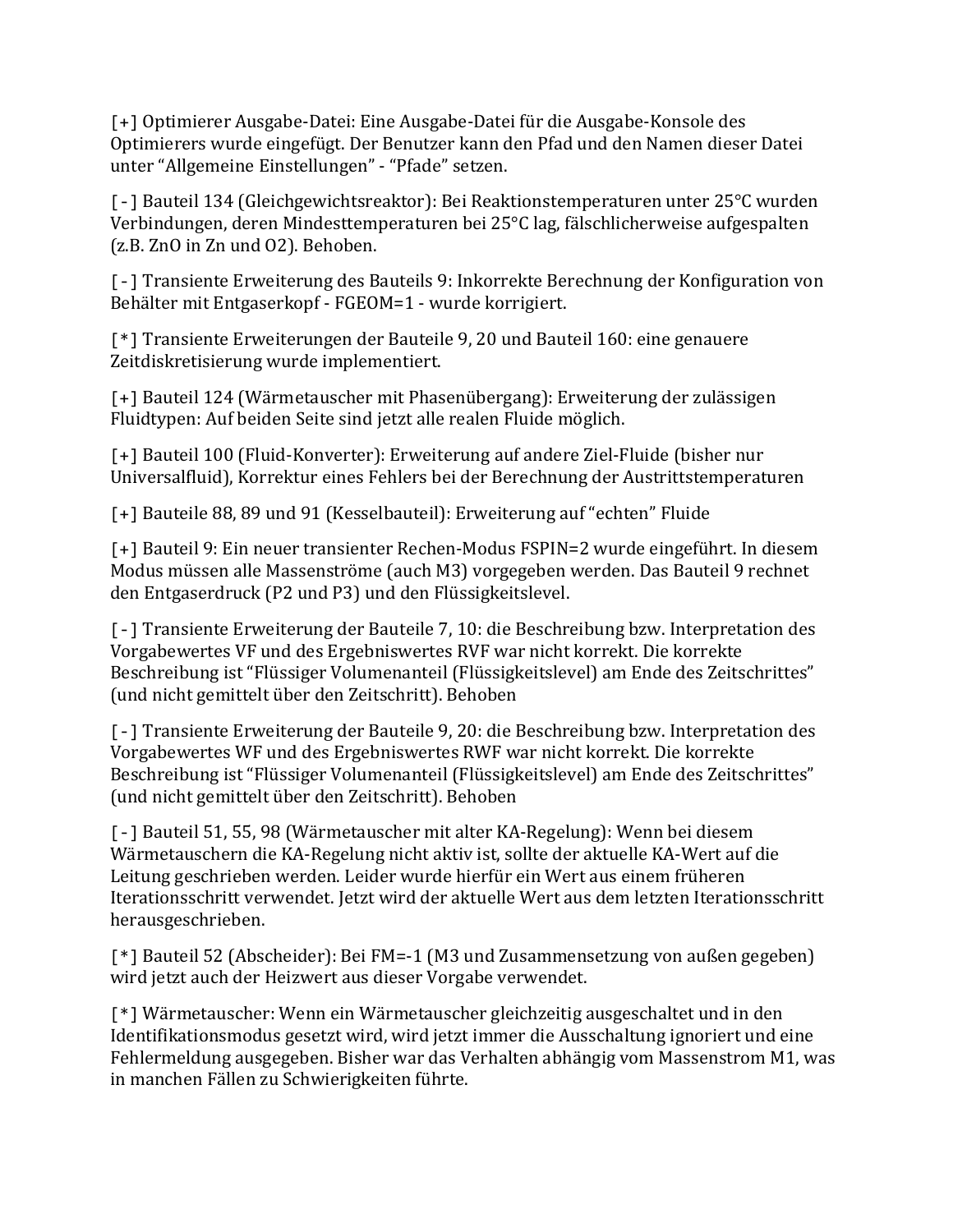[+] Standard-Makrodatenbank: wurde um den Makro für transiente Simulation einer Kesselheizfläche erweitert (basierend auf Bauteil 126).

[\*] Bauteil 145: der erlaubte Max-Wert für den Vorgabewert NFLOW wurde auf 300 Punkte erweitert.

[-] OnlineHilfe: In der OnlineHilfe, wenn sie in Help Viewer gestartet wurde, konnten die Komponenten-Beispiele nicht geladen werden (am Ende jeder Komponenten-Seite). Behoben.

[+] Wenn das Konvergenzziel nicht erreicht ist, wird die Leitung mit der höchsten Abweichung in einer Fehler- bzw. Warnmeldung markiert und der Betrag der Abweichung ausgewiesen.

[\*] Für Bibliotheken von Prof. Kretzschmar wurden neue Versionen eingespielt

[\*] Bei Vorgabe einer Temperatur auf der Phasengrenze bei Bauteil 1, 33, 35, 38, 46, 139 und 162 wird jetzt eine Fehlermeldung ausgegeben, da die Enthalpie dadurch nicht eindeutig bestimmt ist. Das Verhalten an diesem Punkt kann sich jederzeit bei einem Update der Stoffwerttafeln ändern

[-] BT134: Komponenten Cut-Off für Konzentrationen < 1.e-7 entfernt (verursachte Oszillationen)

[-] BT122: Fehler bei Entnässung (FSECT = 4) in Verbindung mit FM34 = 1 behoben. Dies verändert die Berechnungsergebnisse.

[+] Bauteil 22 (Feuerung): Zur Vorgabe der NOX-Konzentration gibt es jetzt weitere Varianten:

- FCON=3: Direkte Vorgabe des NOX-Massenstroms
- FCON=4: Direkte Vorgabe des NOX-Massenanteils
- FCON=5: Direkte Vorgabe des NOX-Molanteils
- FCON=6: Vorgabe des Anteils des chemisch gebundenen Stickstoffs im Brennstoff (d.h. aller Stickstoff außer N2), der in NOx konvertiert wird
- Direkte Vorgabe bedeutet, dass der Vorgabewert direkt verwendet wird, ohne irgendwelche Umrechnungen wegen Normbedingungen, O2 oder H2O

[+] Bauteil 96 (Kohlevergaser): die Anschlüsse für Dampf (3), Öl (6) und Gas (7) sind jetzt ausblendbar und standardmäßig ausgeblendet.

[-] Bauteil 160: Ein Fehler bei der Berechnung des Initialisierung-Schrittes (erster Schritt in der Zeitreihe) für nicht adiabate Bedingungen war vorhanden. Behoben. Daher ändern sich die Rechenergebnisse in den nicht adiabaten Fällen.

[-] Absturz beim Hinzufügen einer neuen Benutzerebene behoben (Filter-Dialog)

[-] Umrechnungsfaktor für Einheit "btu / (hftK)" korrigiert

[+] Einheiten "btu / hftF" und "cm3 / g" hinzugeügt

[\*] Überprüfungen hinzugefügt, um t, p-Aufrufe auf der Sättigungslinie zu erkennen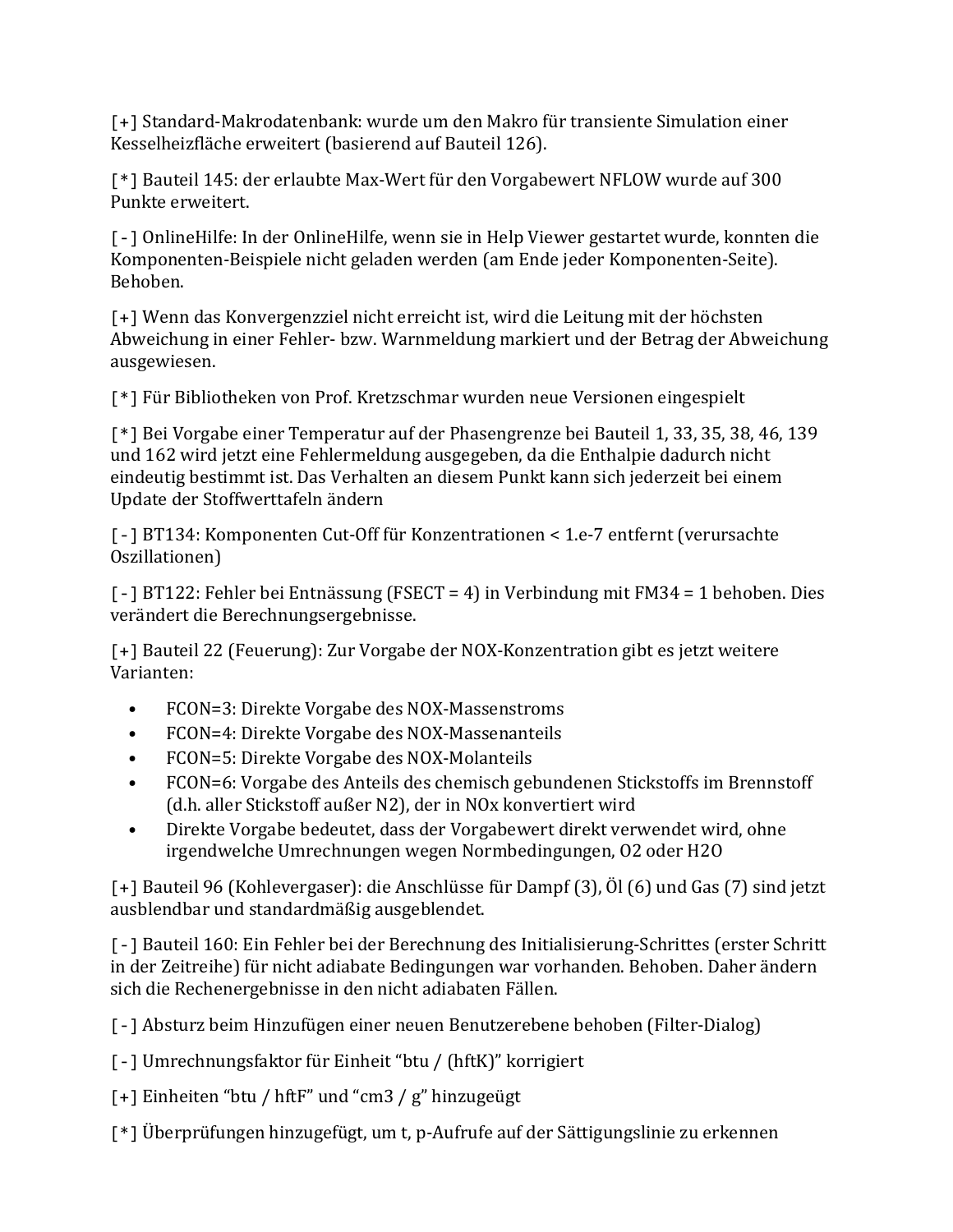[\*] Anhalten des EbsScript-Tray-Symbols in EbsScript-Debug-Break

[\*] Wertekreuze: einfacher und besser zu bewegen, bessere Hervorhebung des Verbindungspunktes

[-] Wertekreuze: Korrektur der Erzeugung von Verbindungsausdrücken beim Kopieren von Wertefeldern

[+] Bulk-Property-Aufrufe zum Stoffwert-Dialog hinzugefügt (oben in der Funktionsliste nach oben scrollen (!), um dorthin zu gelangen)

[\*] xy-plot-Kontextmenüs sind jetzt ebenfalls "themed"

[-] FDBR-Fluide zeigen jetzt eine Meldung an, wenn die Zusammensetzung im Dialog nicht 1 ergibt (auch doppelte Meldung für NASA-Flüssigkeiten entfernt).

[+] EbsScript: Bezeichner result wird jetzt farbig dargestellt

[+] Zeitreihen: [Komponentenname].transientstate hinzugefügt, um die Anzahl der Spalten in Zeitreihen zu verringern

[+] Zeitreihen: Transiente Daten können beim Initialisieren der Spalten weggelassen werden

[\*] Die Überprüfung des elementaren Zusammensetzung erfolgt jetzt pro Gruppe verbundener Ports

[-] Falsche Aktualisierung der Referenztemperatur für ASTM behoben

[+] Benutzermeldung hinzugefügt, wenn ASTM ohne 60F als Aktualisierungstemperatur ausgewählt wurde

[\*] Spaltenüberschrift zu Gas-Eingenschaften-Control hinzugefügt

[-] korrigiert: Darstellung der dritten Welle für die Kompositionen 6, 23 und 58

[-] Änderung der Einheiten per Tastatur in der Eigenschaften-Leiste behoben

[+] Sortierung der Ergebnis-Arrays hinzugefügt (Sortierung wird nicht gespeichert)

[\*] Obergrenze für die maximale Ieration von 99999 auf 10000000 (10 Millionen) hochgesetzt

[\*] EbsScript: Verbesserte statische Auswertung von Ausdrücken unter Einbeziehung von Kontexten / Komponenten / Leitungen / Makros und Verknüpfungen zwischen diesen

[+] Makroobjekte: Der Wert von "Kurzbezeichung" kann als Alias für den Leitungszugriff verwendet werden (Um verwendbar zu sein, muss der Wert der Kurzbezeichung den Anforderungen für einen EbsScript-Variablennamen entsprechen.)

• ebsmacrobase.\_x[Alias]: ebspipe: Gibt die Leitung zurück, die mit dem durch den Alias angegebenen Anschluss verbunden ist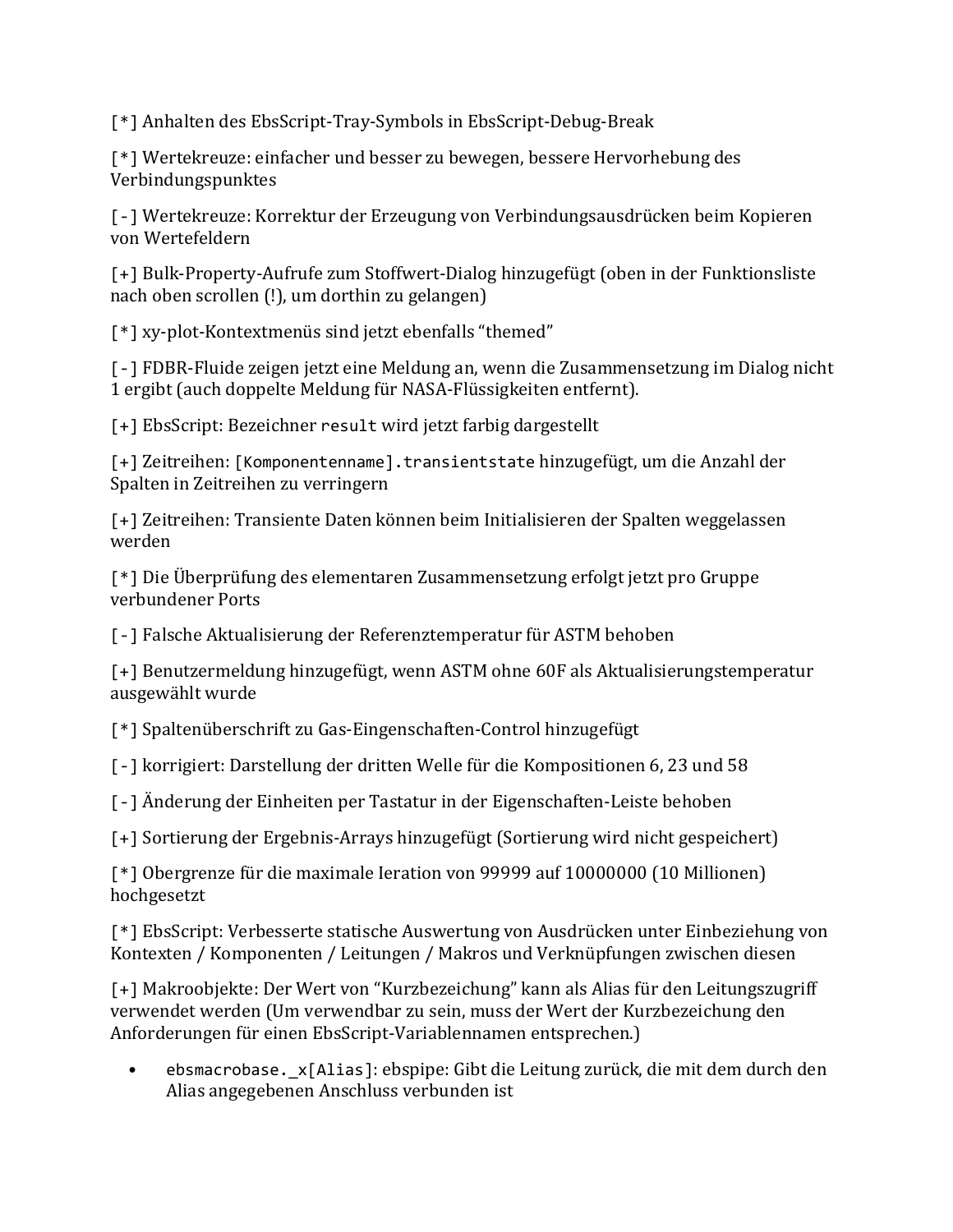- ebsmacrobase .\_\_x[Alias]: ebscomp: Gibt die Komponente zurück, die mit der anderen Seite der Leitung verbunden ist und mit dem durch den Alias angegebenen Anschluss verbunden ist
- ebsmacrobase .\_\_px[Alias]: ebspipe: Gibt die Leitung zurück, die mit der anderen Seite der Leitung verbunden ist und mit dem durch den Alias angegebenen Anschluss verbunden ist
- ebsmacrobase . dx[Alias]: ebsdata: Gibt das Datenobjekt (Komponente oder Leitung) zurück, das mit der anderen Seite der Leitung verbunden ist und mit dem durch den Alias angegebenen Anschluss verbunden ist

wobei [Alias] durch den angegebenen Kurzbezeichner ersetzt werden muss, z.B. hrsg macro. xLiveSteam (d.h. der Kurzbezeichner eines Ports hat den Wert LiveSteam)

[+] EbsScript: Neue Eigenschaften / Methoden von Modellobjekten:

- ebscomp.portCount: integer: Gibt die Anzahl der Anschlüsse der Komponente zurück
- ebscomp.pipeAtPort (Index: Ganzzahl): ebspipe: Gibt die Leitung zurück, die mit dem angegebenen Anschluss verbunden ist
- ebscomp.compViaPipeAtPort (Index: Ganzzahl): ebscomp: Gibt die Komponente zurück, die mit der anderen Seite der Leitung verbunden ist, die mit dem angegebenen Anschluss verbunden ist
- ebscomp.pipeViaPipeAtPort (Index: Ganzzahl): ebspipe: Gibt die Leitung zurück, die mit der anderen Seite der Leitung verbunden ist, die mit dem angegebenen Anschluss verbunden ist
- ebscomp.dataViaPipeAtPort (Index: Ganzzahl): ebsdata: Gibt das Datenobjekt (Komponente oder Leitung) zurück, das mit der anderen Seite der Leitung verbunden ist, die mit dem angegebenen Anschluss verbunden ist
- ebsmacrobase.dualmacro: ebsmacrobase: Gibt die Makroschnittstelle an ein Makro zurück und umgekehrt
- ebsmacrobase.pipeAtPortAlias (Alias: Zeichenfolge): ebspipe: Gibt die Leitung zurück, die mit dem durch den Alias angegebenen Anschluss verbunden ist
- ebsmacrobase.compViaPipeAtPortAlias (Alias: Zeichenfolge): ebscomp: Gibt die Komponente zurück, die mit der anderen Seite der Leitung verbunden ist und mit dem durch den Alias angegebenen Anschluss verbunden ist
- ebsmacrobase.pipeViaPipeAtPortAlias (Alias: Zeichenfolge): ebspipe: Gibt die Leitung zurück, die mit der anderen Seite der Leitung verbunden ist und mit dem durch den Alias angegebenen Anschluss verbunden ist
- ebsmacrobase.dataViaPipeAtPortAlias (Alias: Zeichenfolge): ebsdata: Gibt das Datenobjekt (Komponente oder Leitung) zurück, das mit der anderen Seite der Leitung verbunden ist und mit dem durch den Alias angegebenen Anschluss verbunden ist

[-] User2PhaseDll-Beispiel beim Start durch EbsOpen.Dll (oder einer anderen DLL) behoben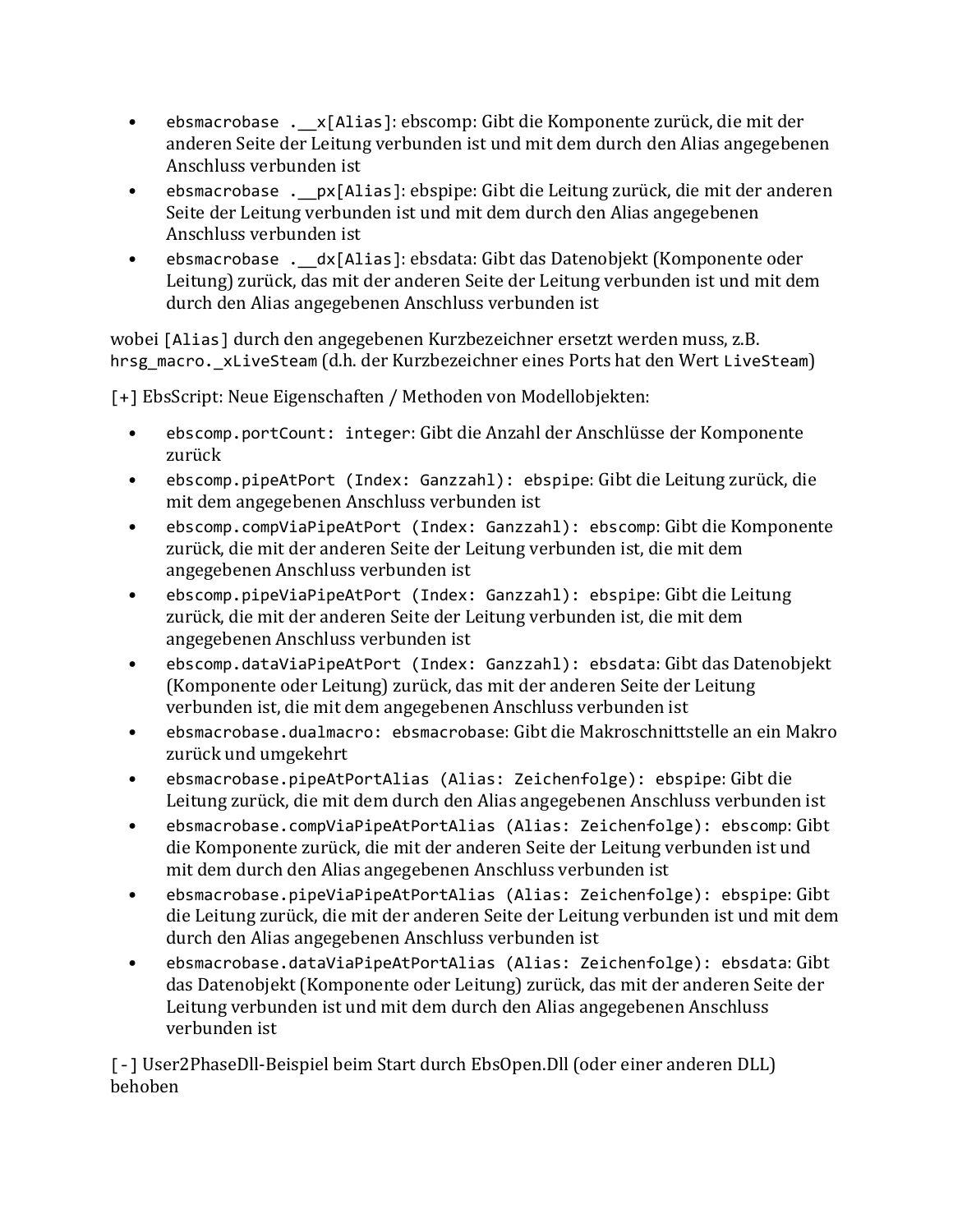[\*] Leitungsergebnisse zeigen nun die tatsächlich verwendeten Fluideigenschaften-Optionen anstelle von "vom übergeordneten Modell".

[+] Komponente 100: Bei der Umwandlung in NASA-Fluid werden nun die Phasen von H20 berücksichtigt (NH3 und CO2 werden ebenfalls berücksichtigt, die NASA verfügt jedoch nicht über Fluiddaten für flüssige Phasen).

[-] Fehler EbsOpen.UniversalSubstances-Schnittstelle korrigiert

[+] neue EbsOpen.UniversalSubstances Methoden / Eigenschaften hinzugefügt: DeleteAll, DeleteSubstance, SetSubstanceFraction, AllSupportedSubstances, AllSupportedSubstancesMarshalArrayAsVariant

[+] EbsScript-Funktion changeGetResult hinzugefügt, um die veraltete Verwendung von @modeloption.getresultsbyaddr zu ersetzen

[-] Nicht abgefangene Ausnahme behoben, wenn ein ungültiger oder nicht verfügbarer Pfad zur Liste der zuletzt verwendeten Dateien hinzugefügt wird (z.B. aufgrund der Nichtverfügbarkeit des Netzwerks)

[-] LibO2: Fehler bei der Berechnung der gesättigten Flüssigkeit behoben

[+] LibD5, LibD6, LibMD2M, LibMD3M, LibMD4M und LibMDM: Prandtl-Zahl und Wärmeleitfähigkeit hinzugefügt

[+] Excel-Addins: Die beiden COM-Excel-Addins, die neben dem "Haupt" Excel-Addin (einem xll-basierten Excel-Addin) installiert sind, haben jetzt für jede Version feste GUIDs:

- "EBSILON for Excel 15.1" : 104FAADE-A52A-57CD-9386-9237AA97F3A5
- "EBSILON for Excel 15.1 (COM Add-in Helper)" : 104FAADE-A52A-57CD-9386- 9237AA97F3A6

[+] EbsOpen-CoClasses hinzugefügt, um die "Worker"-Version (ohne GUI) und die explizite aktuelle Version zu instanziieren

- EbsOpen.WorkerApplication (bzw. EbsOpen.WorkerDll]: Instanziiert die Worker-Version des Out-of-Process-Servers (exe) (bzw. des In-Process-Servers (dll)).
- EbsOpen.WorkerApplication\_Version\_15 (bzw. EbsOpen.WorkerDll\_Version\_15]: Instanziiert die neueste Version 15 der jeweiligen Worker-Version
- EbsOpen.WorkerApplication\_Version\_15\_1 (bzw. EbsOpen.WorkerDll\_Version\_15\_1]: Instanziiert Release 15 - Patch 1-Version der jeweiligen Worker-Version

[\*-] Alle DLL-Versionen von EbsOpen entladen nun die Ebsilon-Umgebung (und geben insbesondere die Lizenz frei), wenn ebs2000.dll entladen wird (Zuvor wurde die Ebsilon-Umgebung entladen, wenn die letzte EbsOpen-Referenz freigegeben wurde. Dies führte zu Fehlern, z. B. wenn Excel-VBA die bereits geladene ebs2000.dll wiederverwendete.) Wenn Sie die Ebsilon-Umgebung einer DLL zwingen möchten, die Lizenz freizugeben und Ebsilon herunterzufahren, können Sie die Methode "FinalizeDll" von EbsOpen.Application aufrufen. Bitte beachten jedoch, dass der Versuch danach, eine andere EbsOpen-Methode oder - Eigenschaft dieser Instanz aufzurufen, zu undefiniertem Verhalten führt!